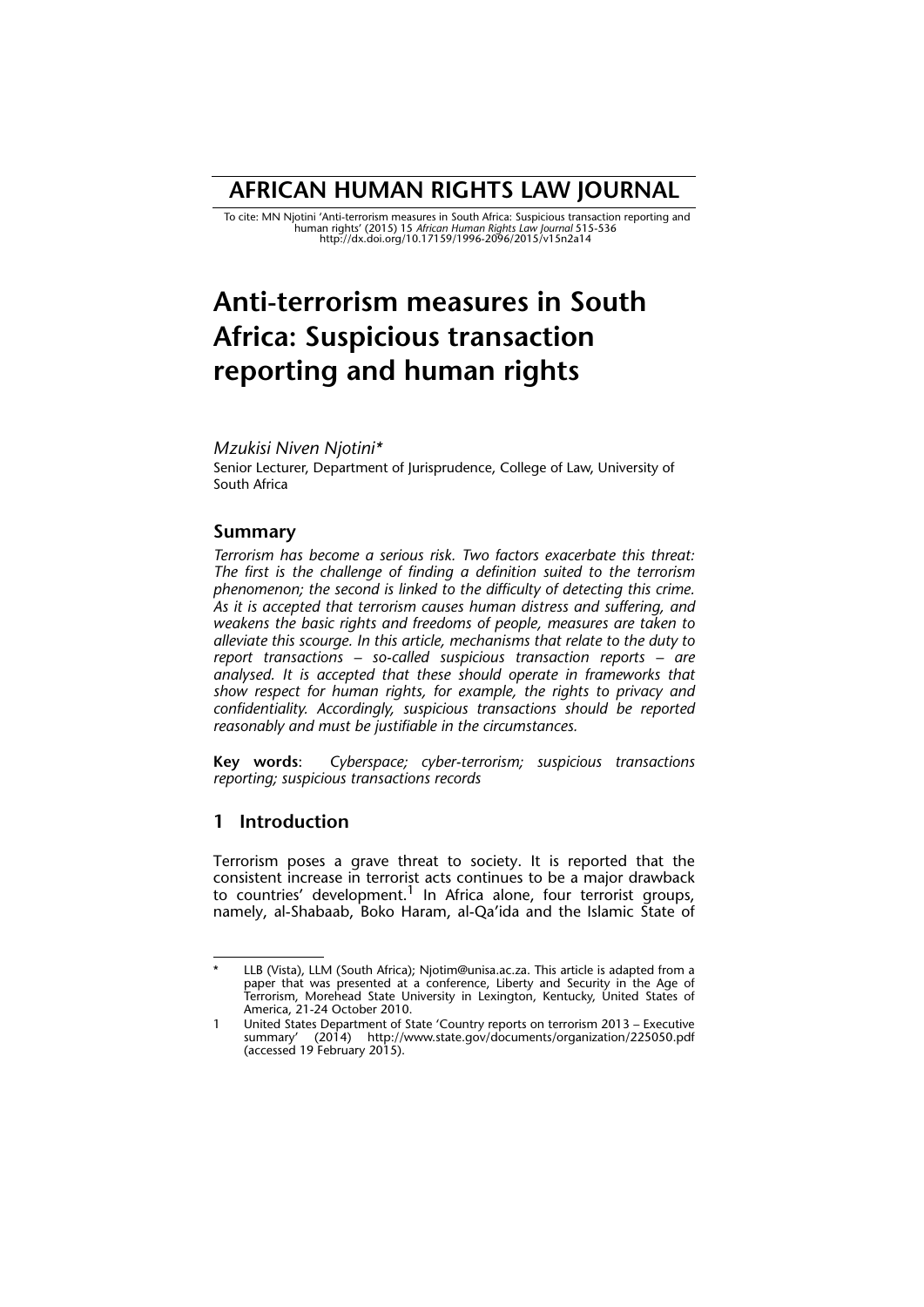Iraq and the Levant (ISIL), are identified as sources of terrorist activities.<sup>2</sup> The terrorist threats that these groups pose are not limited to activities that occur in the real physical world; for example, the bombing of physical infrastructures. They also extend to those that occur in virtual circles (cyberspaces), that is, cyber-terrorism.<sup>3</sup> In this instance, the activities are designed to weaken and attack the security and stability of a country's critical information infrastructures (CIIs).<sup>4</sup>

Challenges exist in relation to describing terrorism with precision,<sup>5</sup> and the cumbersome nature of processes to investigate this occurrence. This has led some to compare terrorism to human distress and unhappiness.<sup>6</sup> Terrorism threatens the fundamental rights and freedoms of people. Examples of these rights and freedoms are,

<sup>2</sup> United states Department of State (n 1 above) 11. See also the case of *S v Okah* [2013] ZAGPJHC 75, where a South African citizen was convicted on 13 charges of having been involved in and/or leading in the carrying out of the activities of a terrorist group called Movement for the Defence of the Niger Delta.

<sup>3</sup> Denning defines cyber-terrorism as the 'convergence of terrorism and cyberspace. It is generally understood to mean unlawful attacks and threats of attack against computers, networks, and the information stored therein when done to intimidate or coerce a government or its people in furtherance of political or social objectives. Further, to qualify as cyber-terrorism, an attack should result in violence against persons or property, or at least cause enough harm to generate fear.' See DE Denning 'Cyber-terrorism testimony before the Special Oversight Panel of Terrorism' (2000) http://bit.ly/16rUw3i (accessed 14 January 2012).

<sup>4</sup> MN Njotini 'Identifying critical data and databases – A proposal for a risk-based theory of implementing Chapter XI of the ECT Act' (2013) 34 *Obiter* 96 97-98. CIIs encompass information security structures that are designed to protect information or data that are recoded or kept or stored on computers or computer software. See NK Katyal 'Criminal law in cyberspace' (2001) 149 *University of Pennsylvania Law Review* 1003-1006.

<sup>5</sup> It is generally difficult to provide an accurate definition of the term 'terrorism'. This difficulty leads some to resort to phrases such as 'you know it (terrorism) when you see it' (S Sloan *Terrorism: The present threat in context* (2006) 19). Notwithstanding the above-mentioned difficulty, attempts are made to define the term. On the one hand, terrorism is the 'pre-meditated or repeated use of actual violence or threat to use violence against innocent civilians in order to achieve an objective or acts of reprisal' (B Raman *Terrorism: Yesterday, today and tomorrow* (2008) 1-6). Conversely, terrorism is an 'illegal use of extreme force and violence for the purpose of coercing a governmental entity or population to modify its philosophy and direction' (WE Dyson *Terrorism: An investigator's handbook* (2012) 5). It is submitted, however, that not all acts of terrorism are directed against humans or civilians. Contemporary terrorism acts particularly compromise or threaten to compromise a country's essential or key information infrastructures, for example, data and databases. Therefore, the article avers that the definitions above are inadequate to cover novel forms of terrorism or terrorist occurrences, for example, cyber-terrorism. For the aforementioned reason, the term 'terrorism' is described as meaning any act or conduct that directly or indirectly causes death, serious bodily injury or discomfort to an inhabitant or any other person or that is intended to intimidate a population, or to compel a government or an international organisation to carry out or to abstain from carrying out any act.

<sup>6</sup> HO Agarwal *International law and human rights* (2003) 613-614. See also Office of the United Nations High Commissioner for Human Rights (OHCHR) 'Human rights, terrorism and counter-terrorism' http://www.ohchr.org/Documents/Publi cations/Factsheet32EN.pdf (accessed 10 May 2013) (OHCHR Fact Sheet 32).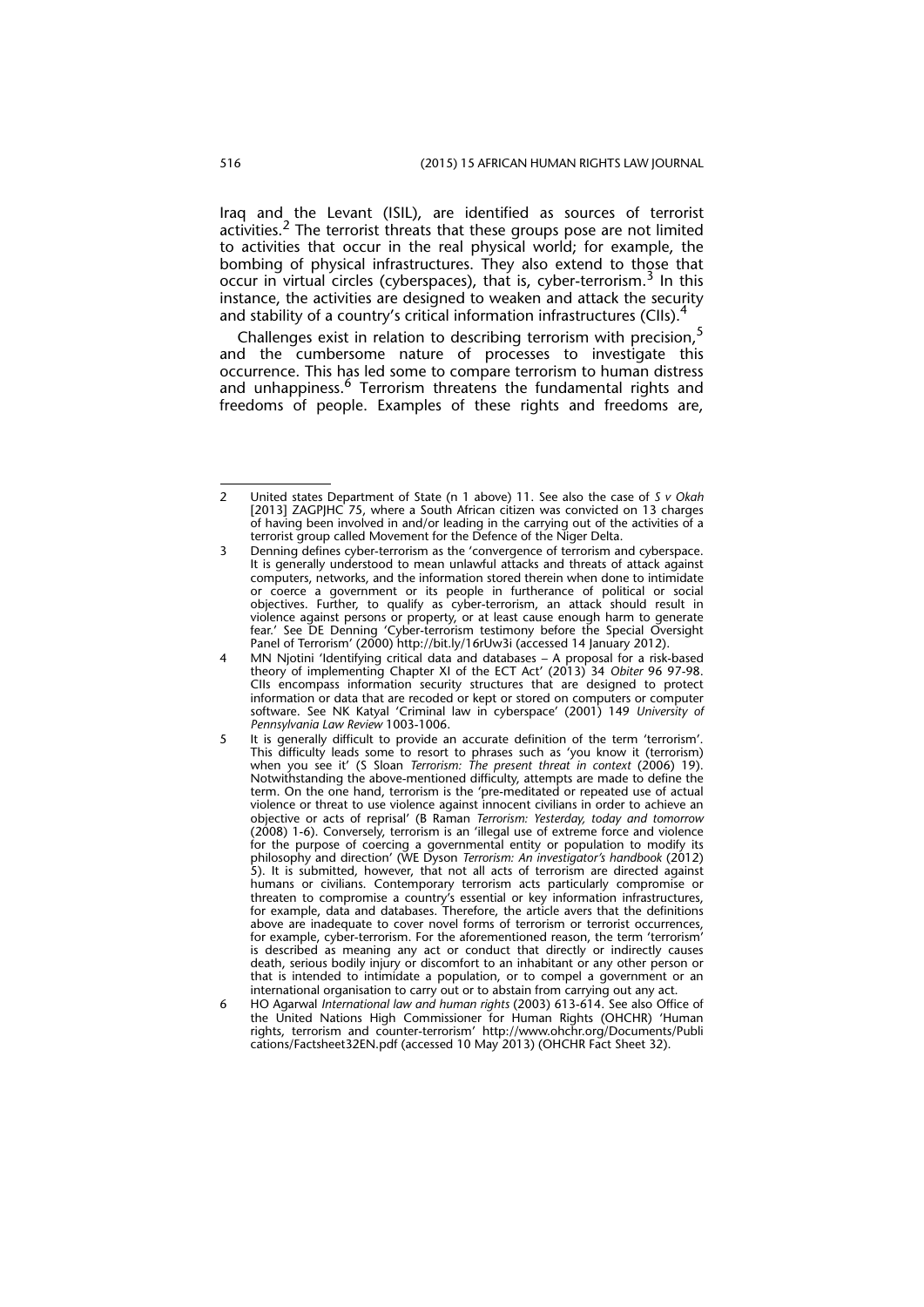amongst others, the rights to life, physical integrity and personal freedom. $<sup>7</sup>$  These rights and freedoms are significant in that they</sup> provide 'appropriate protections and benefits for all people of the world'.8 They entitle the holders to claim an exercise free from interference by other persons or governments.<sup>9</sup> However, uncertainty persists regarding the proper approach in the fight against terrorism. It is asked whether the fight against terrorism could be reconciled with the protection of human rights. For example, is a suspension of human rights and certain constitutional guarantees justified when fighting the scourge of terrorism? $^{10}$  It is further asked whether it is fair and just to apply the principles of 'fair treatment' to a criminal in cases where this application disregards the concerns of victims.<sup>11</sup> In other words, is it logical or rational to apply the principles of fair treatment to a terrorist who is not part of the 'law-abiding majority who play by the rules and think (that) others should too'?<sup>12</sup>

The article examines these questions at length. It is investigated whether human rights should be suspended when dealing with terrorism. This scrutiny is premised on the fact that the success(es) of an anti-terrorism framework generally depend on the success(es) of a culture<sup>13</sup> of human rights.<sup>14</sup> Internationally, human rights measures are contained, *inter alia*, in the Charter of the United Nations of 1945 (UN Charter of Rights) and the Universal Declaration of Human Rights of 1948 (Universal Declaration).<sup>15</sup> Having accepted the need to reconcile the fight against terrorism with a human rights culture, it is acknowledged that the measures to alleviate terrorism are plentiful. There are measures to criminalise terrorism, to provide for the confiscation and forfeiture of the proceeds of terrorism, and to prevent terrorism. In this article, transaction reporting is identified as an essential mechanism to prevent terrorism. It is argued that a

<sup>7</sup> HO Agarwal (n 6 above) 613-614.

<sup>8</sup> T Ward et al 'Human rights and the treatment of sex offenders' (2007) 19 *Sex Abuse* 195.

<sup>9</sup> Ward et al (n 8 above) 198.<br>10 M Jonatieff The lesser evil: Po

<sup>10</sup> M Ignatieff *The lesser evil: Politics in an age of terror* (2004) vii.

<sup>11</sup> T Blair 'Our nation's future – The criminal justice system' in R Garside & W McMahon (eds) *Does criminal justice work? The 'right for the wrong reasons' debate* (2006) 92.

<sup>12</sup> Blair (n 11 above) 89.

<sup>13</sup> The term 'culture' is not used in its ordinary and traditionally-exclusive sense, but as a notion that has a bearing on human rights and freedoms.

<sup>14</sup> National Commission on Terrorist Attacks upon the United States (9/11 Commission) Report 2004 (2004) http://www.gpo.gov/fdsys/pkg/GPO-911 REPORT/pdf/GPO-911REPORT.pdf (accessed 11 February 2015).

<sup>15</sup> It is acknowledged that several human rights treaties also provide guidance on the promotion of human rights. These are, amongst others, the International Covenant on Civil and Political Rights (1966); the International Covenant on Economic, Social and Cultural Rights (1966); the Convention on the Elimination of All Forms of Discrimination Against Women (1981); the Convention Against Torture and other Cruel, Inhuman and Degrading Treatment or Punishment (1984); the Convention on the Rights of a Child (1990); and the Convention on the Elimination of all Forms of Racial Discrimination (1981).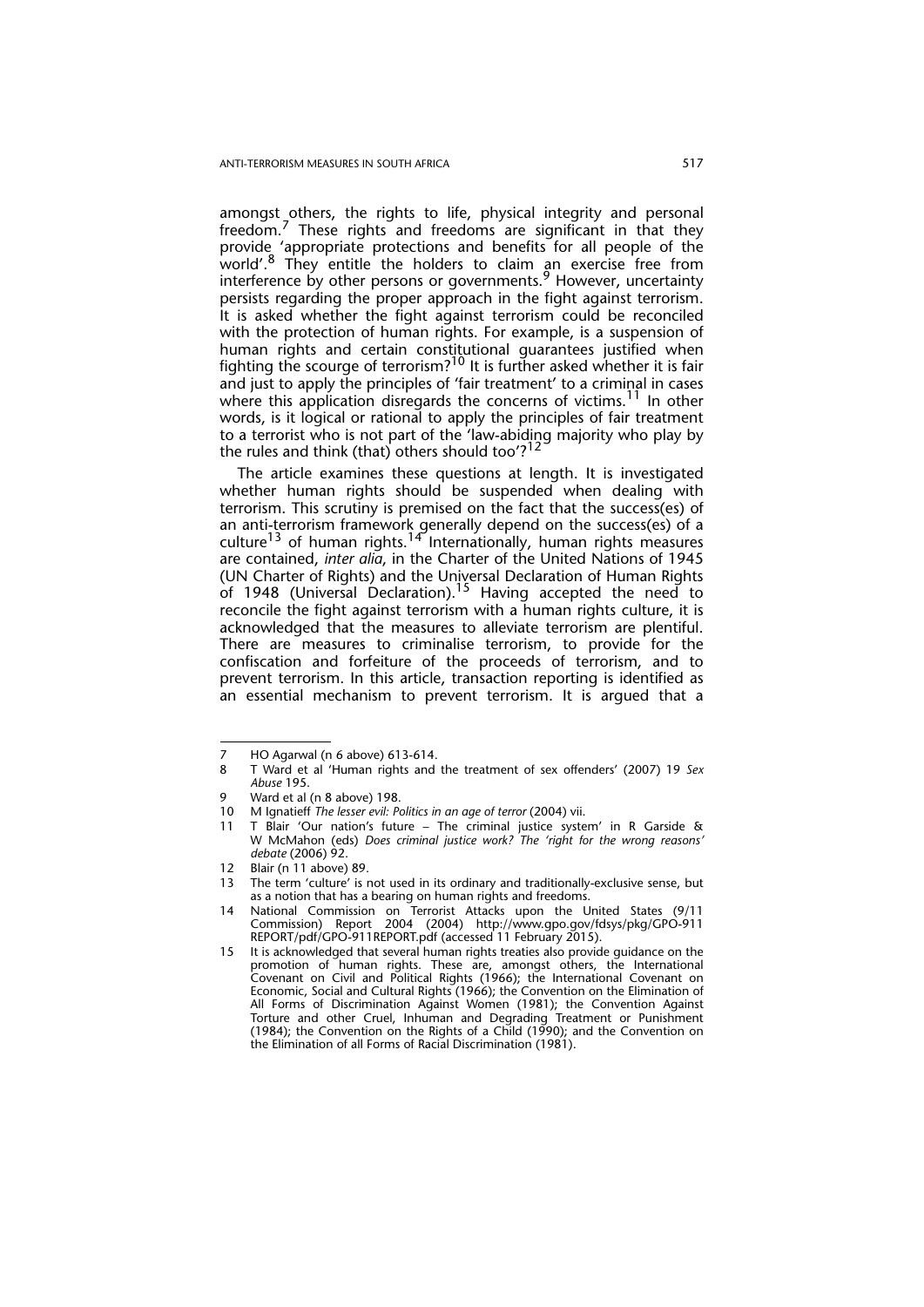leading international approach to transaction reporting is not dealt with in the UN instruments as such. The latter is or could be abstracted from the reports of certain organisations that exist outside of the UN. These are, amongst others, the Organisation for Economic Co-operation and Development (OECD),16 the Financial Action Task Force (FATF)<sup>17</sup> and the International Monetary Fund (IMF).<sup>18</sup> It is submitted that an appropriate scheme to report transactions is one that is founded on or accepts the importance of a human rights culture. Consequently, the UN human rights framework becomes essential. In studying transaction reporting in an environment where human rights are promoted, the article is divided into four sections. The first section examines the relevant UN human rights measures. This investigation is made with a view to weighing up their significance to an anti-terrorism paradigm. The second section studies the general scheme of transaction reporting. This study focuses on the approach to transaction reporting that is adopted by, amongst others, South Africa. Thirdly, the approach is evaluated and tested against the background of the need to protect human rights. The UN human rights measures and related instruments or treaties are used to undertake such a test or evaluation. The fourth section concludes the article and identifies the strengths and weaknesses of current approaches to transaction reporting. Further, it recommends measures to improve the identified weakened areas, and an attempt is made to propose a framework that strikes a balance between transaction reporting and the protection of human rights.

## **2 Human rights measures**

#### **2.1 Overview**

Measures to protect human rights are a culmination of efforts by leaders around the globe. These measures particularly espouse and promote the idea of peace and security. Peace and security are

<sup>16</sup> The OECD was established in 1948. It provides a forum in which governments can work together to share experiences and seek solutions to common problems. See OECD 'What we do and how' http://www.oecd.org/about/whatwedoandhow/ (accessed 15 September 2015).

<sup>17</sup> The FATF is an inter-governmental body established in 1989. It sets standards and promotes the effective implementation of legal, regulatory and operational measures for combating money laundering, terrorist financing and other related threats to the integrity of the international financial system. It currently has about 34 member countries (including South Africa) and two observer countries. See FATF 'Who we are' http://www.fatf-gafi.org/pages/aboutus/whoweare/ (accessed 15 September 2015).

<sup>18</sup> The IMF is the brain child of the UN. It was established during 1944. It has about 188 member countries. South Africa is one of the members. See IMF 'Why the IMF was created and why?' http://www.imf.org/external/about.htm (accessed 14 September 2015).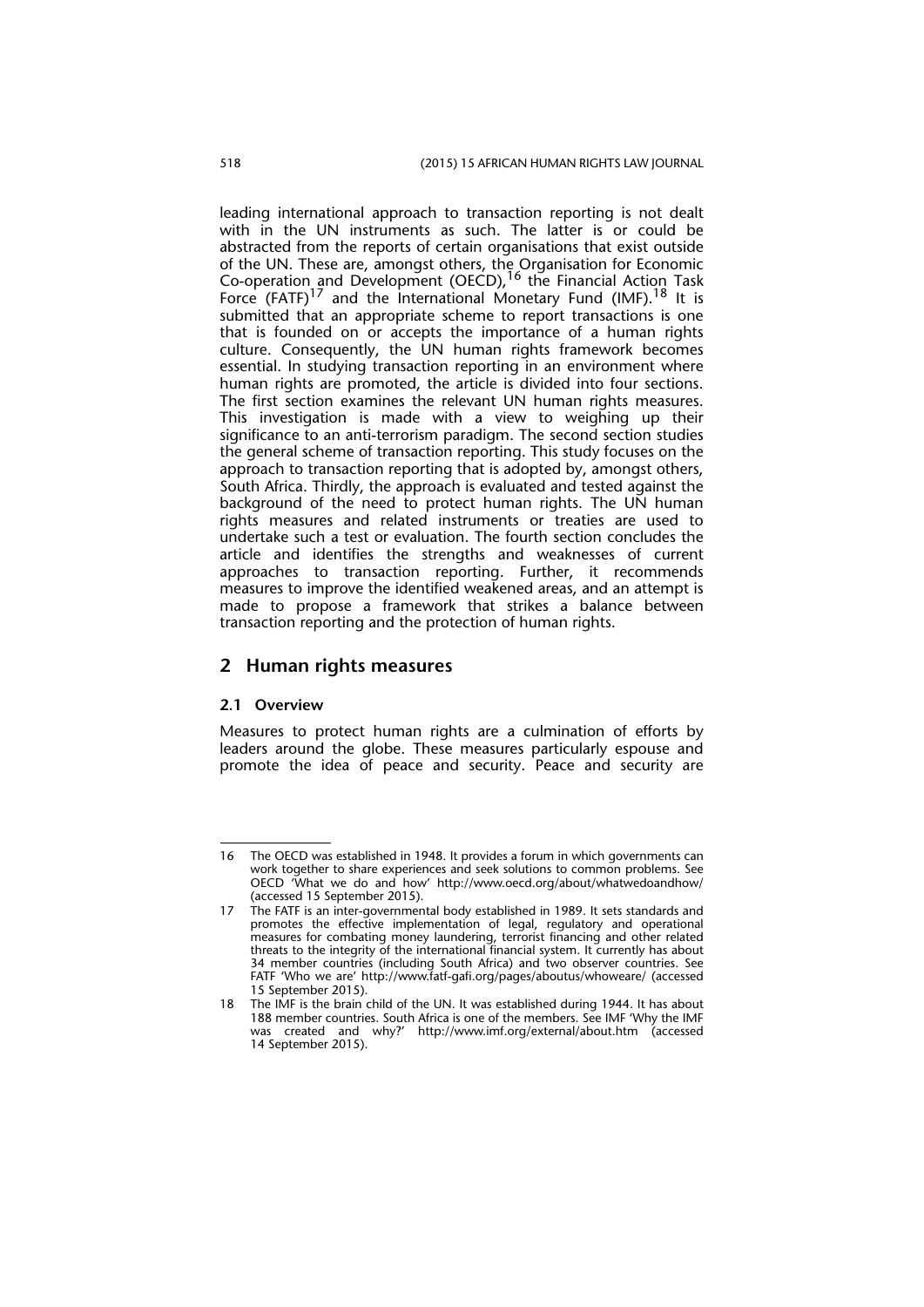essential for the 'survival of man (or woman)'.<sup>19</sup> In addition, they are relevant to<sup>20</sup>

[preconditions for] survival, namely with an order worthy of the designation 'peace' [and security] not only because it guarantees the prevention of war but also because it makes it possible the development of human dignity and basic rights.

The association of peace and security with human dignity and basic rights is indispensable to the general UN framework for human rights protection. For example, the failure of the League of Nations to achieve one of its mandates, that is, to promote international peace and security, resulted in efforts to restore stability and peace in the world. The UN Atlantic Charter of 1941 is but one such an effort. This Charter sought to ensure, amongst others, that 'all men in all lands may live their lives in freedom from fear and want'.<sup>21</sup> This freedom from fear and want was to be achieved by guaranteeing the free movement of civilians and abandoning the use of force.<sup>22</sup> These efforts, furthermore, were followed by the introduction of the UN Charter of Rights. The UN Charter provides, amongst others:<sup>23</sup>

[We] the peoples of the United Nations, [are] determined to reaffirm faith in fundamental human rights, in the dignity and the worth of the human person, in the equal rights of men and women and of the nations large and small.

The issue related to the 'dignity and the worth of the human person' requires some elaboration. It is indeed true that human dignity is the precondition for or the basis of peace and security.<sup>24</sup> It is not an extra benefit which is 'conferred upon a person by social contract or positive law'.<sup>25</sup> Rather, it is inherent in a person<sup>26</sup> and granted to the latter at birth.<sup>27</sup> In the former sense, human dignity is the starting point for 'humanness'.<sup>28</sup> In other words, it guarantees the worth of a human person or a fundamental human significance.<sup>29</sup> In addition. human dignity is a specific 'cultural understanding of the inner moral

Principle 7 read with principle 8 of the Atlantic Charter.

<sup>19</sup> K Kaiser 'Problems and tasks of peace and conflict research' (1973) *Law and State* 1 7.

<sup>20</sup> Kaiser (n 19 above) 7*.*

<sup>21</sup> Principle 6 of the Atlantic Charter.<br>22 Principle 7 read with principle 8 of

<sup>23</sup> Preamble to the UN Charter.

<sup>24</sup> EK Quashigah 'Protection of human rights in the changing international scene – Prospects in sub-Saharan Africa' (1994) 6 *African Journal of International and Comparative Law* 93 94.

<sup>25</sup> C Smith *What is a person? Rethinking humanity, social life, and the moral good from the person up* (2010) 434.

<sup>26</sup> See Preamble to the Universal Declaration.

<sup>27</sup> RE Howard 'Dignity, community, and human rights' in AA An-Na'im (ed) *Human rights in cross-cultural perspectives: A quest for consensus* (1992) 83.

<sup>28</sup> *National Coalition for Gay and Lesbian Equality v Minister of Justice* 1999 (1) SA 6 (CC) 60-61 and *S v Makwanyane* 1995 (3) SA 391 (CC) 144.

<sup>29</sup> *National Coalition for Gay and Lesbian Equality* (n 28 above) 60-61 and *Dawood v Minister of Home Affairs* 2000 (3) SA 936 (CC) 35.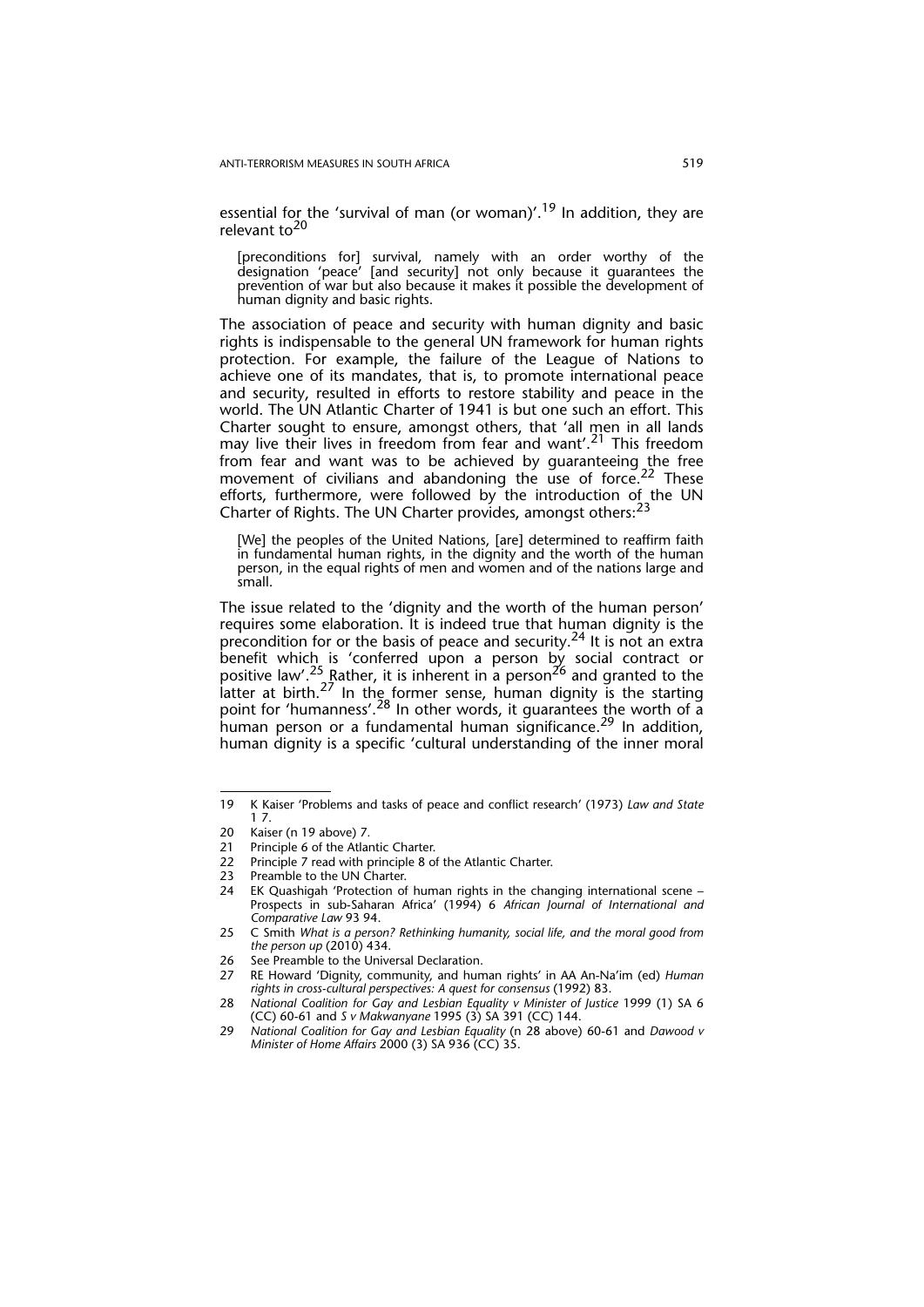worth of the human person and his or her political relations with society'.<sup>30</sup> With this in mind, the UN Charter enjoins UN member states to undertake particular tasks. These tasks are designed to preserve the dignity and/or the worth of the human person. They relate to a practice of tolerance and of living together as good neighbours; unity of strength in order to maintain international peace and security; ensuring that armed forces are not used, save in the common interest; and to employ international machinery for the promotion of the economic and social advancement of all peoples.<sup>31</sup>

It is important to note that the UN human rights measures were prepared immediately after World War II. Accordingly, initially these measures had particular relevance to the prevention of war or the use of armed forces. In the recent past, the measures have become more important in the fight against other wrongs. Examples of these wrongs include terrorism, terrorist financing and money laundering.<sup>32</sup>

#### **2.2 Fundamental human rights and anti-terrorism measures**

#### **2.2.1 Overview**

The need to suppress terrorism has long been a province of international legal jurisprudence. Between 1934 and 1937, the League of Nations<sup>33</sup> already had devised measures to combat terrorism. The mechanisms were embodied in the League's Convention for the Prevention and Punishment of Terrorism.<sup>34</sup> The 1937 Convention had far-reaching consequences. It criminalised terrorism and enjoined countries to fight against the scourge of terrorism.<sup>35</sup> However, the impact of these measures was tarnished by the League's failure to publish the 1937 Convention. Following the League's demise in 1946, the UN took steps towards combating the plague of terrorism.

<sup>30</sup> Howard (n 27 above) 83.

<sup>31</sup> Preamble to the UN Charter.<br>32 The term 'money laundering

The term 'money laundering' is associated with 'dirty money' (IL van Jaarsveld 'Mimicking sisyphus? – An evaluation of the Know Your Customer Policy' (2006) 27 *Obiter* 230-232). The dirtiness of money is often linked to the illicit manner in which the money was acquired or obtained (M Bond & G Thornton 'Money laundering' (1994) *Accountants Digest* 6-7). Therefore, money laundering can be said to mean a process of concealing illegal money or assets so that the money or assets appear to have been derived using genuine or legal means (J Madinger *Money laundering: A guide for criminal investigators* (1996) 6).

<sup>33</sup> The League was an intergovernmental organisation founded or established immediately after World War I. One of the League's main aims was to promote international co-operation and to achieve international peace and security by the acceptance of obligations not to resort to war.

<sup>34</sup> The League 'Convention for the prevention and punishment of terrorism' (1937) http://www.cfr.org/terrorism-and-the-law/league-nations-convention-preventionpunishment-terrorism/p24778 (accessed 18 August 2014) (1937 Convention). Saul avers that the 1937 Convention marks the League's response to the assassination of King Alexander I of Yugoslavia (B Saul 'The legal response of the League of Nations to terrorism' (2006) 4 *Journal of International Criminal Justice* 79- 80).

<sup>35</sup> Arts 1 & 2 1937 Convention.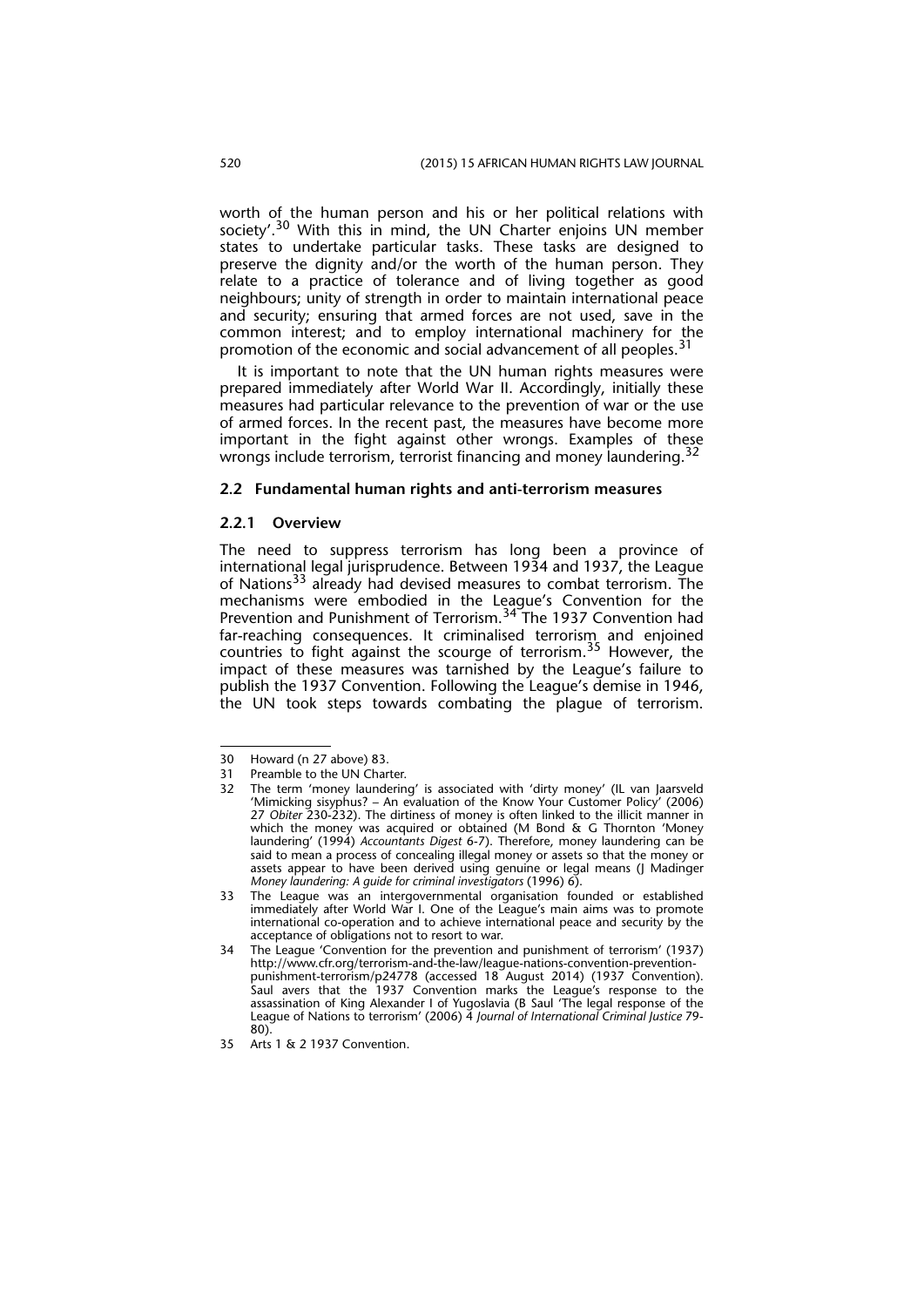Consequently, the Convention on Offences and Certain other Acts Committed on Board Aircraft (Tokyo Convention) was adopted in 1963.36 The Tokyo Convention criminalised the 'unlawful seizure of an aircraft,  $37$  in cases where such seizure resulted in the wrongful control of the aircraft in flight.<sup>38</sup> Both the 1937 and the Tokyo Conventions treated terrorism as an international crime.

The global nature of terrorism is also identified in the International Convention for the Suppression of the Financing of Terrorism.<sup>39</sup> Broadly speaking, the UN Anti-Terrorism Convention regards the fight against terrorism as a necessary phenomenon towards achieving international peace and security.<sup>40</sup> For this reason, countries are encouraged to, amongst others, criminalise terrorism<sup>41</sup> and to establish mechanisms within their domestic settings to identify, detect and freeze or seize funds used or allocated for use for purposes of terrorism.42 In addition, the UN General Assembly issued its universal strategy to counter terrorism.<sup>43</sup> The Global Counter-Terrorism Strategy posits that terrorism is a global crime which requires a worldwide and integrated response.<sup>44</sup> Such a response, it is argued, should, however, promote the need to ensure respect for fundamental human rights.<sup>45</sup> The Global Counter-Terrorism Strategy was followed by the passing of a Resolution by the UN Security Council in August 2011.<sup>46</sup> This Resolution reiterates the UN stance regarding the importance of uplifting fundamental human rights in the fight against

<sup>36</sup> UN 'Convention on offences and certain other acts committed on board aircraft' (1963) http://treaties.un.org/doc/db/Terrorism/Conv1-english.pdf (accessed 12 February 2015) (Tokyo Convention).

<sup>37</sup> Ch IV Tokyo Convention.

<sup>38</sup> Art 11(1) Tokyo Convention. In terms of the Tokyo Convention, an aircraft is considered to be in flight from the moment when power is applied for the purpose of take-off until the moment the landing run ends (art 1(3) Tokyo Convention). For the meaning of the term 'in flight', see art 3(1) of the UN Convention for the Suppression of Unlawful Seizure of Aircrafts (1970) http:// www.oas.org/juridico/MLA/en/Treaties/en\_Conve\_Suppre\_Unlaw\_Seiz\_Aircr\_Sig The\_Hague\_1970.pdf (accessed 13 February 2015).

<sup>39</sup> The UN 'International Convention for the Suppression of the Financing of Terrorism' (1999) http://www.un.org/law/cod/finterr.htm (accessed 13 February 2015) (UN Anti-Terrorism Convention).

<sup>40</sup> Preamble to the UN Anti-Terrorism Convention; UN General Assembly 'Resolution on Measures to Eliminate International Terrorism' (1994) http://www.ref world. org/cgi-bin/texis/vtx/rwmain?page=topic&tocid=4565c22538&toid=459a87252 &publisher=&type=RESOLUTION&coi=&docid=3b00f3171c&skip=0 (accessed 12 February 2015); UN Security Council 'Declaration on the global effort to combat terrorism' (2001) http://www.un.org/ga/search/view\_doc.asp? symbol=S/ RES/1377(2001) (accessed 13 February 2015).

<sup>41</sup> Art 4 UN Anti-Terrorism Convention.

<sup>42</sup> Art 8(1) UN Anti-Terrorism Convention.

<sup>43</sup> UN General Assembly 'Global counter-terrorism strategy – Activities of the United Nations system in implementing the strategy' (2012) https://www.un.org/en/ terrorism/ctitf/pdfs/A%2066%20762%20English.pdf (accessed 13 February 2015).

<sup>44</sup> UN General Assembly (n 43 above)*.*

<sup>45</sup> As above*.*

<sup>46</sup> A/RES/60/288.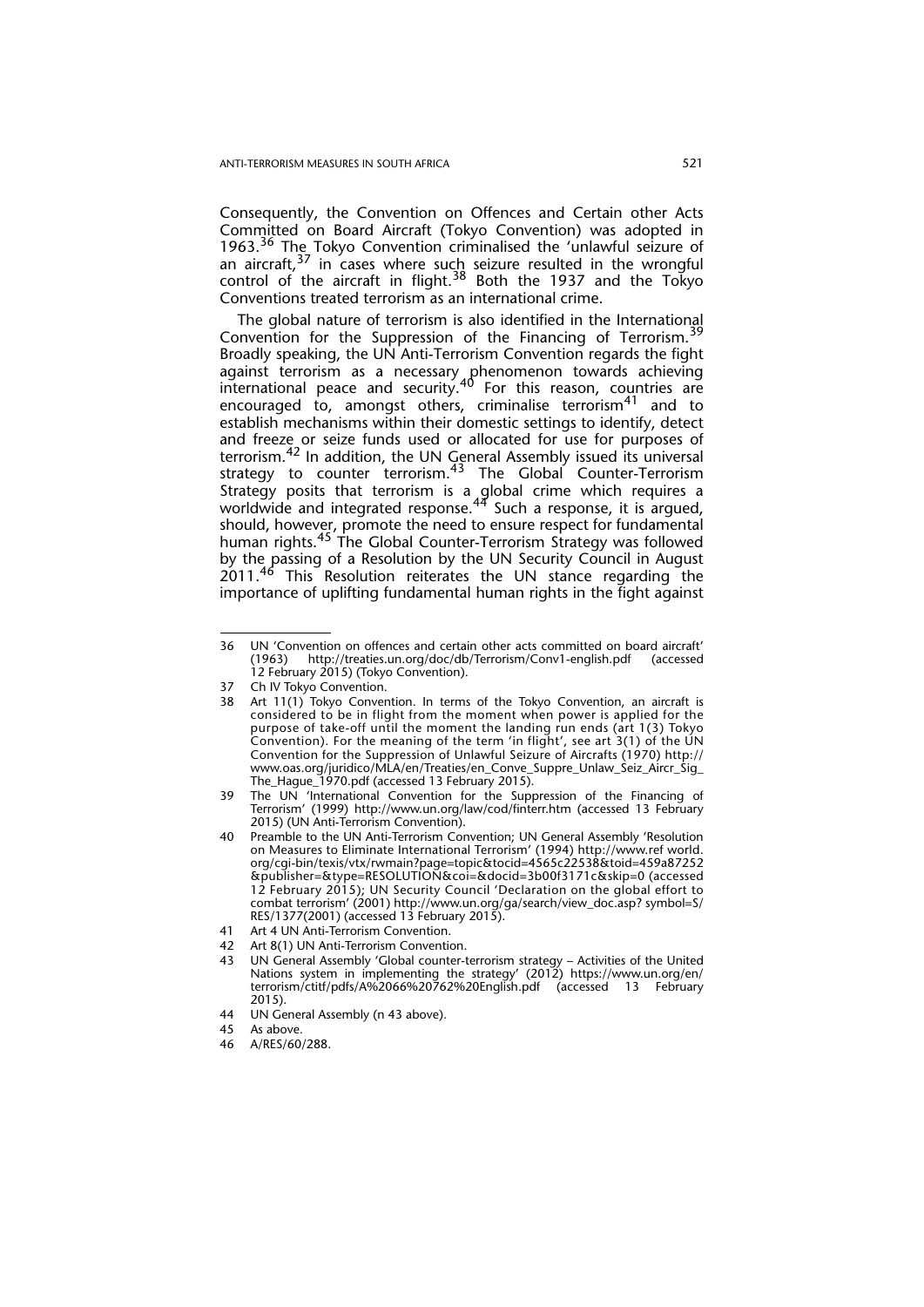terrorism.47 More specifically, it encourages countries to recognise and accept that anti-terrorism measures and the maintenance of human rights are not contradictory objectives. Conversely, antiterrorism measures and the maintenance of human rights are 'complimentary and mutually-reinforcing' qoals.<sup>48</sup> Therefore, measures to deter terrorism can operate effectively only in environments that respect and safeguard human rights.<sup>4</sup>

Outside of these UN instruments is to be found, inter alia, an intergovernmental body that is referred to as the Financial Action Task Force (FATF). The FATF has played a meaningful role in providing content to the need to prevent terrorism. It adopted a number of recommendations on 16 February 2012 in order to assist member states to identify risks and to develop policies and domestic coordination; to pursue terrorist financing and the financing of proliferation; to apply preventive measures for the financial sector and other designated sectors; to establish powers and responsibilities for the competent authorities, for example investigative, law enforcement and supervisory authorities and other institutional measures; to enhance the transparency and availability of beneficial ownership information of legal persons and arrangements; and to facilitate international co-operation.<sup>50</sup> Accordingly, it enjoins member states not only to criminalise terrorism, but to prevent and suppress terrorism.<sup>51</sup>

#### **2.2.2 Human rights and terrorism**

The view that anti-terrorism measures and the maintenance of human rights are 'complimentary and mutually-reinforcing' goals is supported by the former UN Secretary-General, Kofi Annan. In particular, Annan comments as follows:<sup>52</sup>

[Human rights law] makes ample provision for strong counter-terrorism action, even in the most exceptional circumstances … upholding human rights is not merely compatible with a successful counter-terrorism strategy. It is an essential element in it.

<sup>47</sup> As above.

<sup>48</sup> As above*.* See also BJ Goold & L Lazaraus 'Security and human rights: The search for a language of reconciliation' in BJ Goold & L Lazarus *Security and human rights* (2007) 1; NT Katyal & LH Tribe 'Waging war, deciding guilt – Trying the military tribunals' (2002) 111 *Yale Law Journal* 1259-1260.

<sup>49</sup> A/RES/60/288.

FATF 'International standards on combating money-laundering and the financing of terrorism and proliferation' (2012) http://www.fatf-gafi.org/media/fatf/ documents/recommendations/pdfs/FATF\_Recommendations.pdf (accessed 15 September 2015).

<sup>51</sup> See Recommendations 5 and 6 of the FATF Recommendations.

<sup>52</sup> K Annan Keynote address to the Closing Plenary of the International Summit on Democracy, Terrorism and Security, Madrid, Spain, 10 March 2005.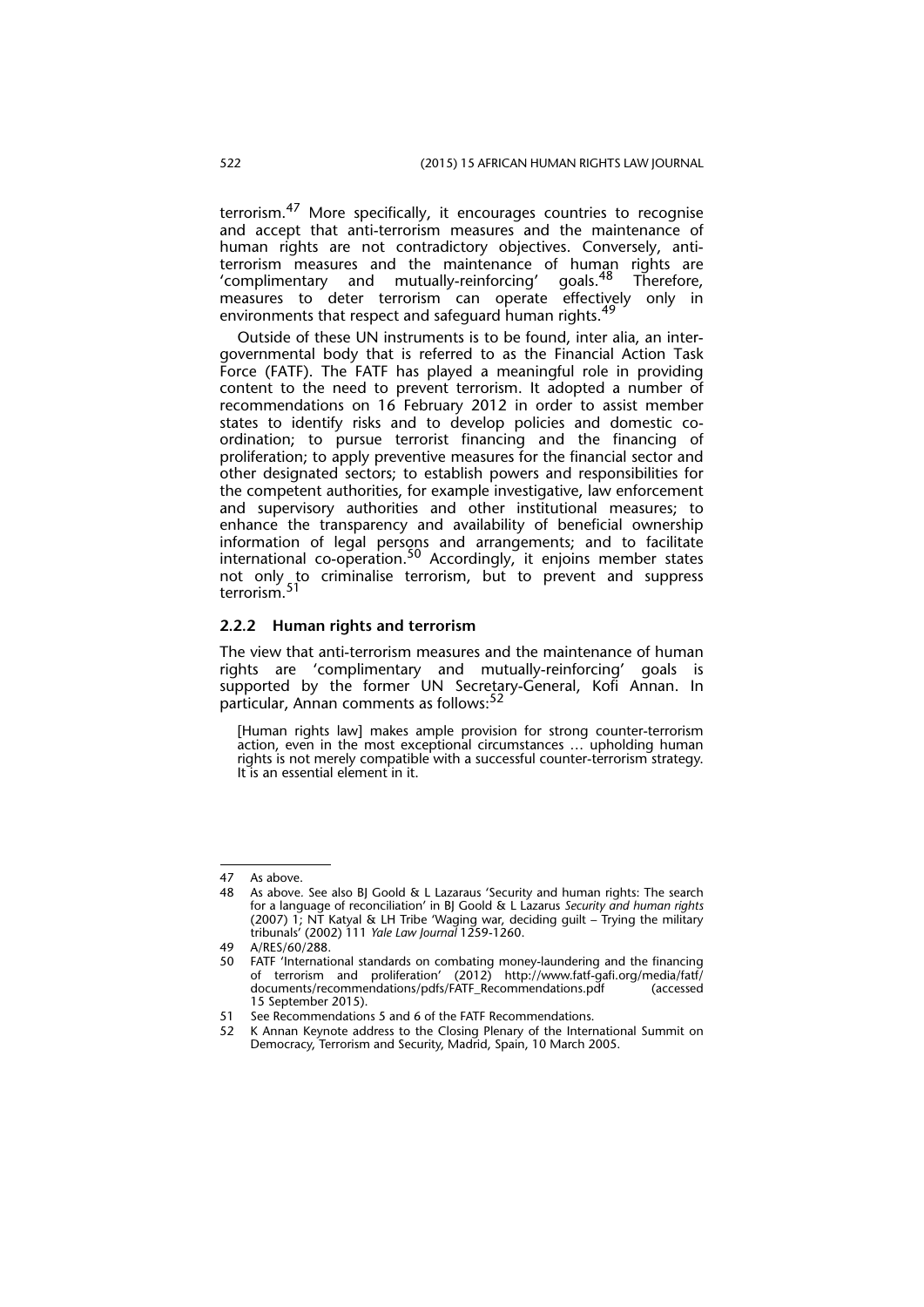It is argued that various rights may be encroached upon during the fight against terrorism. These include the inherent right to life;<sup>53</sup> the right not to be subjected to torture or to cruel, inhuman or degrading treatment or punishment;54 the right to liberty and security of person;<sup>55</sup> and the right not to be subjected to arbitrary or unlawful interference with a person's privacy, home or correspondence, or to unlawful attacks on a person's honour and reputation.<sup>5</sup>

Because of this, it becomes necessary to establish human rights institutions that are designed to alleviate the scale of this potential encroachment. The most notable are the UN Human Rights Council;57 the Economic and Social Council; the Sub-Commission on the Prevention of Discrimination and Protection of Minorities; the Commission on the Status of Women; the UN High Commissioner for Human Rights; and the Office of the High Commissioner for Human Rights (OHCHR). This article discusses the activities and functions of the OHCHR.

The OHCHR acts as the principal human rights office of the UN.<sup>58</sup> It was established following the recommendations by delegates of about 171 countries at the World Conference on Human Rights in Vienna in 1993. Subsequent to these recommendations, the UN General Assembly on 20 December 1993 passed Resolution 48/141 for its establishment. The OHCHR is responsible for promoting and protecting the successful enjoyment of civil, cultural, economic, political, social and developmental rights; providing consultative services, technical and monetary assistance on human rights; coordinating the UN's education and public information programmes on human rights; playing a significant role in removing the obstacles to the full realisation of human rights and preventing continuing human rights violations; engaging in a dialogue with governments in order to guarantee respect for human rights; enhancing international co-operation for the promotion and protection of human rights; coordinating human rights promotion and protection activities throughout the UN system; and rationalising, adapting, strengthening and streamlining the UN machineries that relate to human rights. Furthermore, its objectives are to promote and protect fundamental human rights; to lead global human rights efforts; to provide a forum for identifying, highlighting and developing responses to human rights challenges; and to act as the focal point of human rights

<sup>53</sup> Art 3 Universal Declaration. See also art 6(1) of the International Covenant on Civil and Political Rights of 19 December 1966 (ICCPR).

<sup>54</sup> Art 5 Universal Declaration and art 7 ICCPR.

<sup>55</sup> Art 3 Universal Declaration and art 9(1) ICCPR.

<sup>56</sup> Art 12 Universal Declaration and art 17(1) ICCPR.

<sup>57</sup> The UN Human Rights Commission was established in 2006. It replaces the UN Commission on Human Rights.

<sup>58</sup> OHCHR 'Who we are?' http://www.ohchr.org/EN/AboutUs/Pages/WhoWeAre.aspx (accessed 10 September 2014).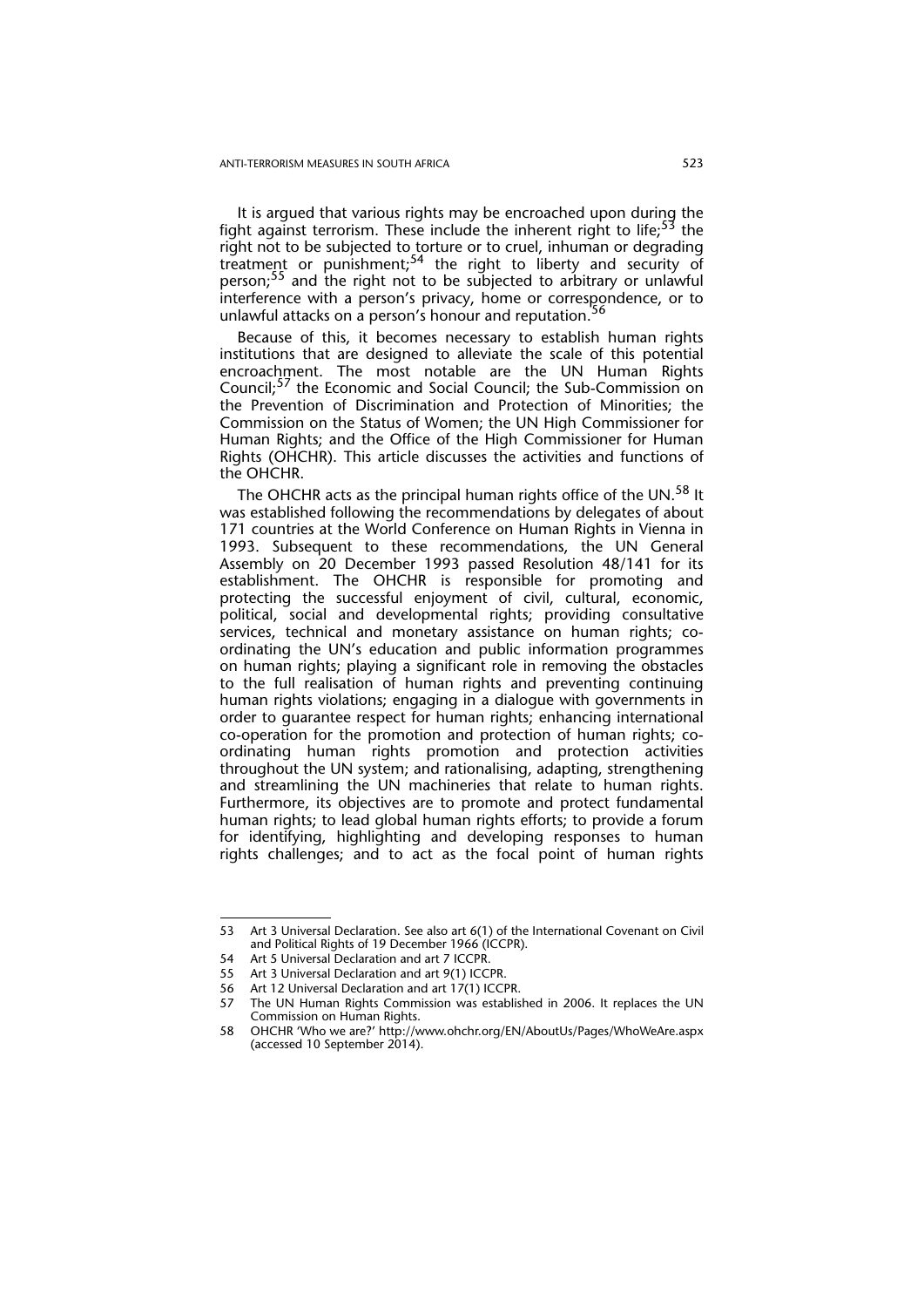research, education, public information and advocacy activities in the UN system.<sup>59</sup>

The OHCHR relies on surveys in order to fulfil its responsibility as a supervisory body. These surveys are intended to assess a country's standing in relation to the promotion of a culture of fundamental human rights. Furthermore, surveys compel the establishment of a paradigm that alleviates terrorism, on the one hand, and mainstream a culture that promotes and protects fundamental human rights, on the other.<sup>60</sup>

In summary, human rights are the bedrock of the fight against terrorism. In particular, the relationship between human rights and anti-terrorism measures promotes the establishment of a framework which uplifts respect for the rule of law, good governance and human rights.<sup>61</sup> This framework does not repress human rights and the rule of law, <sup>62</sup> but encourages debate for or against existing measures against terrorism, including transaction reporting measures.<sup>63</sup> However, it is important to note that the UN accepts that there is no such a thing as limitless rights. This can be deduced from certain provisions of, inter alia, the International Covenant on Civil and Political Rights (ICCPR). For instance, article 17 of the the ICCPR provides protection to a victim of 'arbitrary or unlawful interference with his (or her) privacy, family, home or correspondence'. Accordingly, interference alone does not entitle a victim to protection under article 17. The protection arises in cases where it is alleged that the interference is arbitrary or unlawful.

This then brings us to the next issue regarding transaction reporting. The section below delves into the meaning and working of transaction reporting.

## **3 Transaction reporting**

#### **3.1 Overview**

Transaction reporting is possible in environments where, inter alia, a suitable transaction recording procedure exists.<sup>64</sup> Transaction recording is an old phenomenon, developed as early as 3200 BC. This

<sup>59</sup> OHCHR (n 58 above)*.*

UN Human Rights Council 'Promotion and protection of all human rights, civil, political, economic, social and cultural rights, including the right to development' (2009) http://www2.ohchr.org/english/issues/trafficking/docs/HRC-10-16.pdf (accessed 10 February 2015).

<sup>61</sup> OHCHR Fact Sheet 32 (n 6 above).

<sup>62</sup> As above*.*

As above.

<sup>64</sup> WH Muller et al *Anti-money laundering: International law and practice* (2007) 429; MC Bassiouni & DS Gualtieri 'International and national responses to the globalisation of money laundering' in EU Savona (ed) *Responding to money laundering: International perspectives* (1997) 137.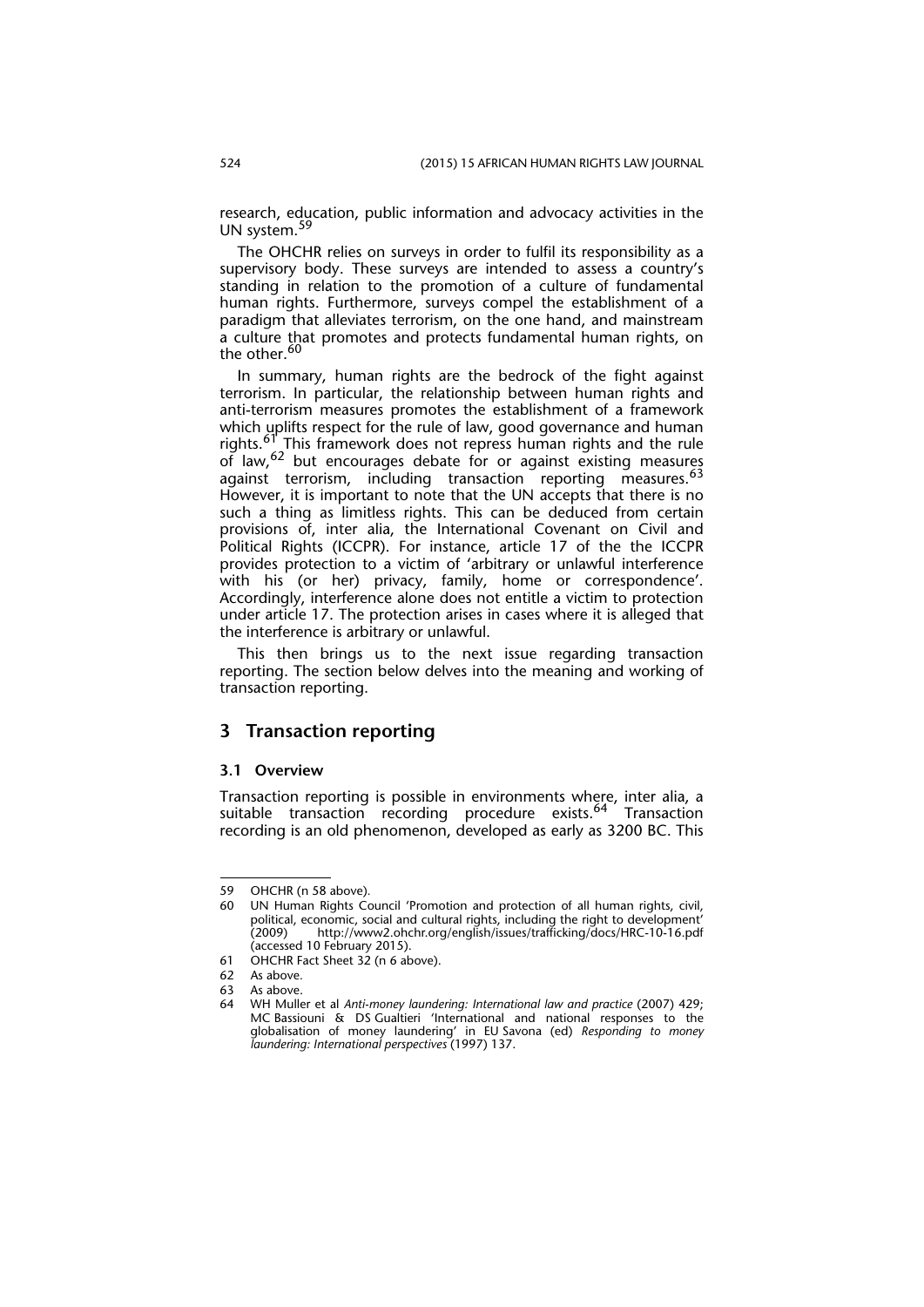method was used to account for or calculate animals and other goods. With this method, a simplified representation of the animal or goods was drawn on the bulges of drenched terracotta. Afterwards, a resembling mark was made for the number counted and recorded. The terracotta would then be allowed to swelter in the sun and would thus become an enduring document.<sup>65</sup> Eventually, ancient Egypt and Rome developed their own methods of recording. In ancient Egypt, recording was carried out by a particular influential faction (the scribes). The scribes used raised edges of capsules or tablets for recording purposes. In Rome, a method of recording, referred to as shorthand, was used. Shorthand developed as a result of the necessity to keep up with the speed of spoken words. It relied on notes and symbols as equivalents for phrases or sentences. Swiftness and precision were the fundamental features of this system of recording.<sup>66</sup>

The success of record keeping in the periods mentioned above contributed to the adoption of this system in anti-terrorism schemes. The importance hereof specifically led to transaction recording being adopted to support anti-terrorism paradigms. In anti-terrorism schemes, transaction recording supports the undertaking of transaction reporting schemes. Specifically, they guarantee that 'a transaction, or a series of transactions, can be reconstructed during an investigation, clearly indicating not only what had transpired, but also who was 'involved' in it.<sup>67</sup> In addition, they are performed as part of the customer due diligence (CDD) or know-your-customer (KYC) process. The meaning of CDD becomes clearer when reference is made to the terms 'due' and 'diligence'. On the one hand, the notion of 'due' denotes something that is definite or expected.68 On the other, the concept of 'diligence' connotes a vigilant and methodical work or exertion.69 Within the context of anti-terrorism, 'due diligence' means a sensible and methodical process of appraising

<sup>65</sup> History World 'History of writing' http://www.historyworld.net/wrldhis/ PlainTextHistories.asp? historyid=ab33 (accessed 24 February 2015).

<sup>66</sup> TG Parkin *Old age in Roman world: A cultural and social history* (2003) 182-183. This method was followed in Athens, Greece, in the year 330 BC. The Athenian method encompassed the preserving of information or records in the *Metroon,* that is, the holy mother of the Gods (see JP Sickinger *Public records and the archives in classical Athens* (1999) 1-2).

<sup>67</sup> Financial Intelligence Centre (FIC) 'Joint statement – Clarification on the obligations of accountable institutions on verifying client identities and record keeping' (2009) https://www.fic.gov.za/DownloadContent/NEWS/PRESSRELEASE/ JOINT%20STATEMENT%20Verifying%20and%20recording%20keep%20of%20cli ent%20identities%20trkcm.pdf (accessed 7 February 2015).

<sup>68</sup> AS Hornby et al *Oxford advanced learner's dictionary of current English* (2005) 474.

<sup>69</sup> Hornby et al (n 68 above) 425.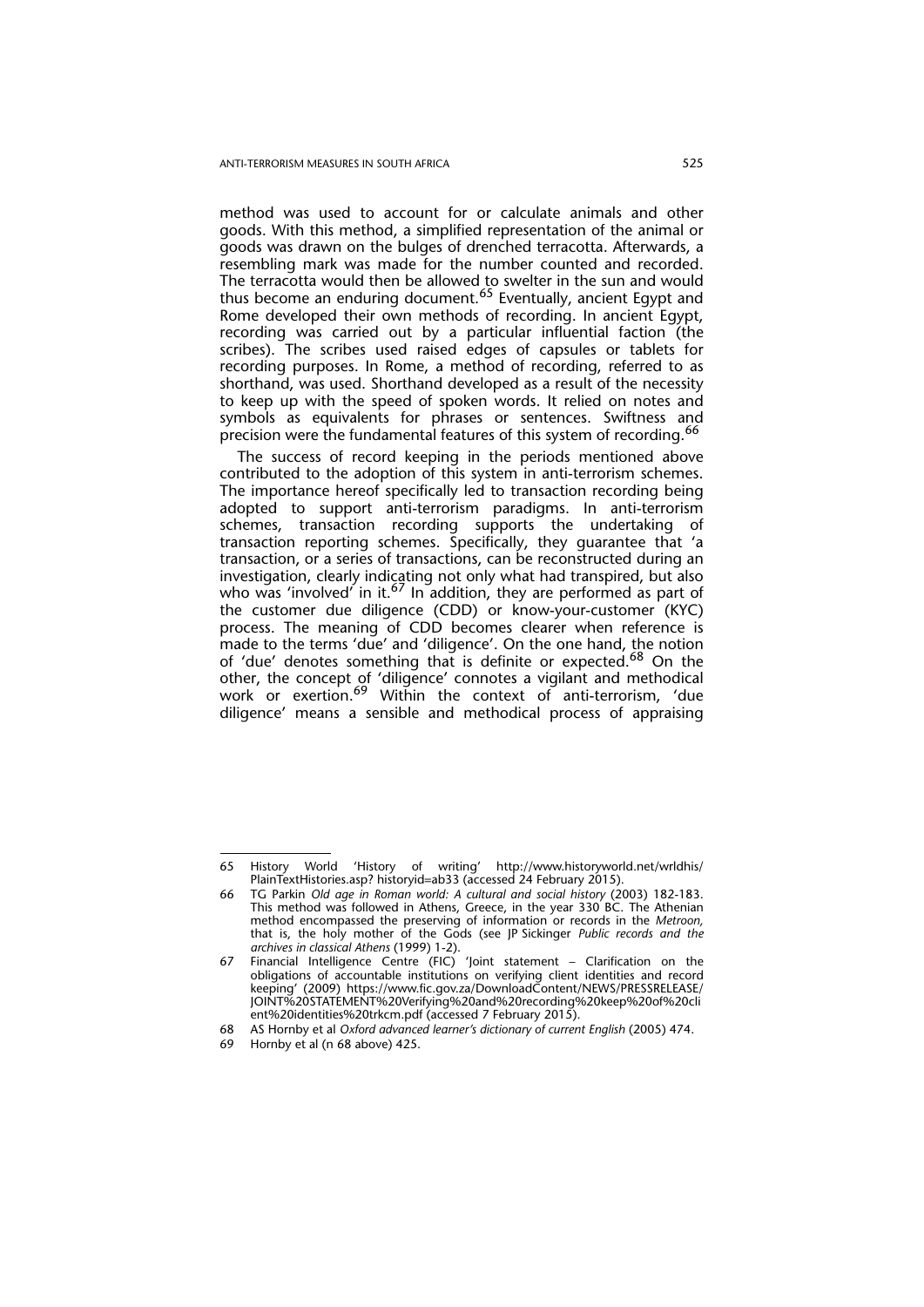personal information<sup>70</sup> or data<sup>71</sup> in order to classify divergent risks to an anticipated relationship or relationships.<sup>72</sup> In other words, it facilitates a process of identifying whether a transaction or transactions is or are in keeping with the required policies, procedures or methodologies or not.<sup>73</sup> The CDD or KYC process is performed by establishing and verifying the identity of a person.<sup>74</sup> Firstly, the establishment practice is satisfied by the furnishing or disclosing of sensitive or personal information to a financial institution.<sup>75</sup> The information to be furnished or disclosed to a financial institution includes a person's full names, date of birth, identity number, income tax registration number (if applicable) and residential address.<sup>76</sup> The furnishing or disclosing of information should enable such an institution to make an informed decision on whether to accept a person to its business or not.<sup>77</sup> The Financial Intelligence Centre Act (FICA) does not provide a definition of the term 'business' for antiterrorism purposes. For that reason, its meaning has to be sought outside of FICA. In *Standard General Insurance Company v Hennop*, the court stated that 'anything which occupies the time and attention and labour of a man for the purpose of profit is [a] business'.<sup>78</sup> This 'anything' can be a commercial activity or any other institution.<sup>79</sup> In addition, the disclosure of information may be made by the person himself or herself or on his or her behalf by his or her agent or guardian.80 Exceptions are made in respect of minors, the mentally

- 77 Proc R715 in GG 27803 of 18 July 2005 (FIC Guidance Note 3) 15.
- 78 1954 (4) 560 (A) 565.<br>79 Proc R301 in GG 3087
- Proc R301 in GG 30873 of 14 March 2008 (FIC Guidance Note 4).
- 80 Secs 21(1)(a), (b) & (c) FICA.

<sup>70</sup> The term 'information' means a 'piece of news with a meaning for the recipient; its assimilation usually causes a change within the recipient' (U Sieber 'The emergence of information law – Object and characteristics of a new legal order' in E Lederman & R Shapira (eds) *Law, information and information technology* (2001) 10-11.

<sup>71</sup> The word 'data' appears to have different meanings. Firstly, sec 1 of the Non-Proliferation of Weapons of Mass Destruction Act 87 of 1993 stipulates that data includes any data or information of a technical or other nature as well as blueprints, diagrams, plans, models, formulae, engineering designs, specifications, manuals and instructions, whether written or recorded by means of any electronic, magnetic or optical process. Secondly, sec 1 of the Electronic Communications and Transactions Act 25 of 2002 defines data as the electronic representation of information in any form. The word 'any form' is not defined in the ECT Act. For purposes of this study, the word 'any form' will mean automated or non-automated form.

<sup>72</sup> *Indac Electronics (Pty) Ltd v Volkskas Bank Ltd* 1992 (1) All SA 411 (A) 413-416.

<sup>73</sup> LS Spedding *Due diligence and corporate governance* (2004) 3. See also sec 21 of

the Financial Intelligence Centre Act 38 of 2001 (FICA). 74 Sec 21(1)(a) FICA. A reference to a 'person' means a person who or a business which wishes to or has established a business relationship or concluded a transaction or single transaction with a financial institution, eg a bank.

<sup>75</sup> Regulation 3 of the FICA Regulations of GN R1595 in GG 24176 of 20 December 2002 (FICA Regulations).

<sup>76</sup> Regulation  $3(1)(a)$ -(e) of the FICA Regulations.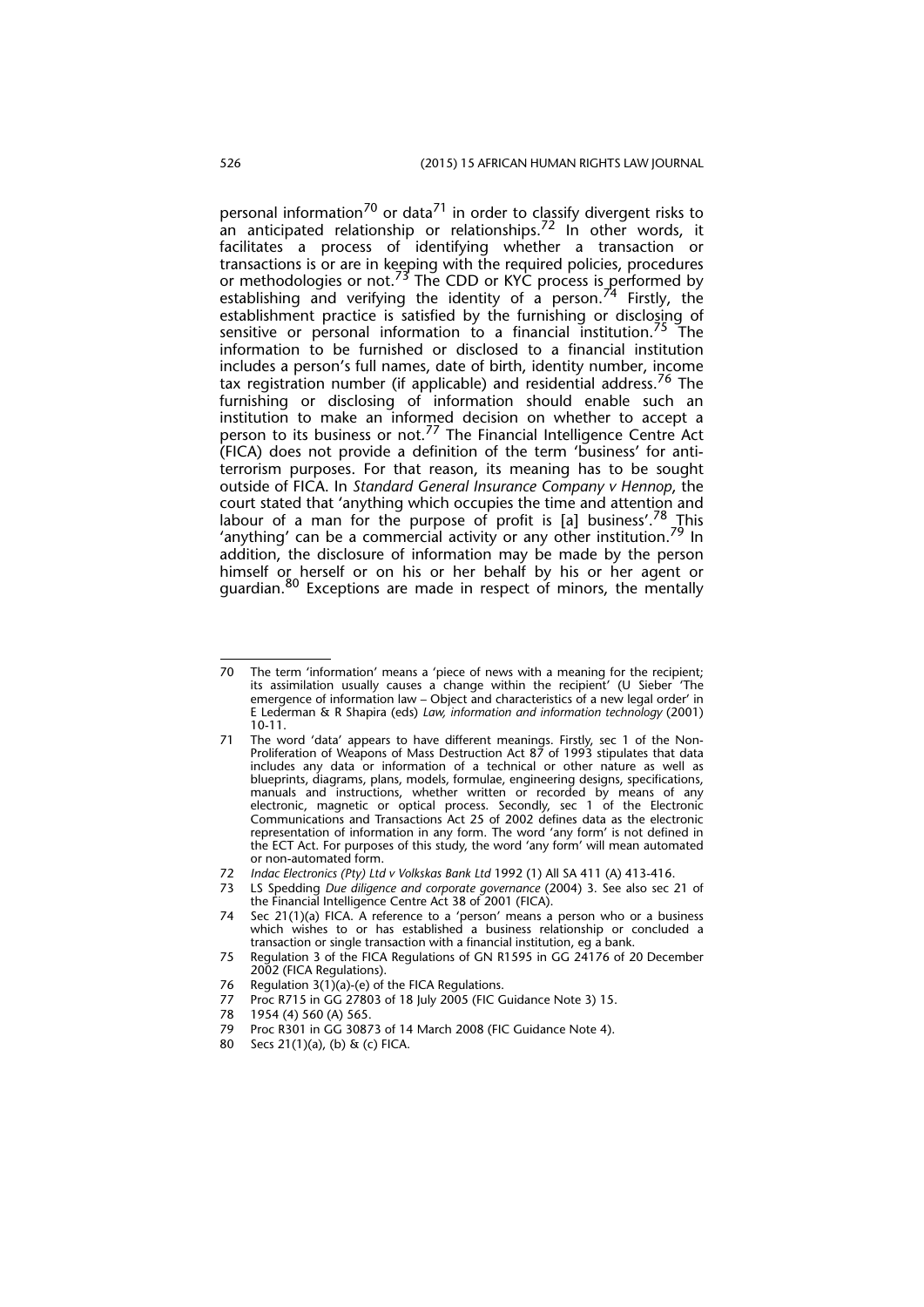disabled, prodigals and insolvent persons. $81$  Secondly, the verification process implies comparing the information disclosed during the establishment process to other documents serving the verification process.<sup>82</sup> For example, a person's income tax registration number may be compared to the number appearing in a document issued by the South African Reserve Bank.<sup>83</sup> Furthermore, a person's full names, date of birth and identity number may be compared to a person's official identification document (ID), <sup>84</sup> alternatively to a valid, current and unexpired document, <sup>85</sup> for example a valid driver's licence or an official passport.<sup>86</sup>

The discussion above indicates that transaction reporting follow transaction recording. Transaction recording is an old phenomenon used to compute certain information or particulars. It also illustrates that transaction recording facilitates a process of reporting transactions. Therefore, the achievements that it has enjoyed in computing information have led to it being adopted in order to assist in the fight against terrorism. As a consequence, countries around the globe have realised the need to establish measures related to transaction reporting. In this article, the South African approach to transaction reporting is examined. South Africa follows frameworks to transaction reporting developed internationally. Of particular interest is the model created by the FATF and some provisions of the United Kingdom's Terrorism Act<sup>87</sup> and UK Regulations.

#### **3.2 South African approach**

The measures that South Africa adopts in order to deter terrorism can be traced back to as far as 1950, embodied in legislation such as the Suppression of Communism Act, <sup>88</sup> the Unlawful Organisation Act, <sup>89</sup> the General Law Amendment Act,<sup>90</sup> the Terrorism Act<sup>91</sup> and the

<sup>81</sup> Sec 21(1)(c) FICA. For an extensive reading on the capacity to conclude contracts by these persons, see J Heaton 'Status and capacity: The determining factors' in B van Heerden et al *Boberg's: law of persons and the family* (1999) 74-75. For further reading regarding the effect of insanity and prodigality on a person's capacity to act, see *Phil Morkel Bpk v Niemand* 1970 (3) SA 455 (K); *Ex Parter Klopper: In Re Klopper* 1961 (3) SA 803 (T); *Lange v Lange* 1945 AD 332; *Pienaar v Pienaar's Curator* 1930 OPD 171.

<sup>82</sup> Regulation 4 FICA Regulations.

<sup>83</sup> Regulation 4(2) FICA Regulations.

<sup>84</sup> Regulation 4(1)(a)(i) FICA Regulations. An ID, for purposes of the establishment and verification process in South Africa, refers to a green bar-coded identity document (sec 1 of the Regulation of the Interception of Communication and Provision of Communication-Related Information Act 70 of 2002).

<sup>85</sup> Regulation 4(1)(a)(ii)(aa)-(dd) FICA Regulations.

<sup>86</sup> FIC Guidance Note 3 13.<br>87 The United Kingdom Terr

The United Kingdom Terrorism Act of 2000.

<sup>88</sup> Suppression of Communism Act 44 of 1950.

<sup>89</sup> Unlawful Organisation Act 34 of 1960.<br>90 General Law Amendment Act 37 of 19

General Law Amendment Act 37 of 1963.

<sup>91</sup> Terrorism Act 83 of 1967.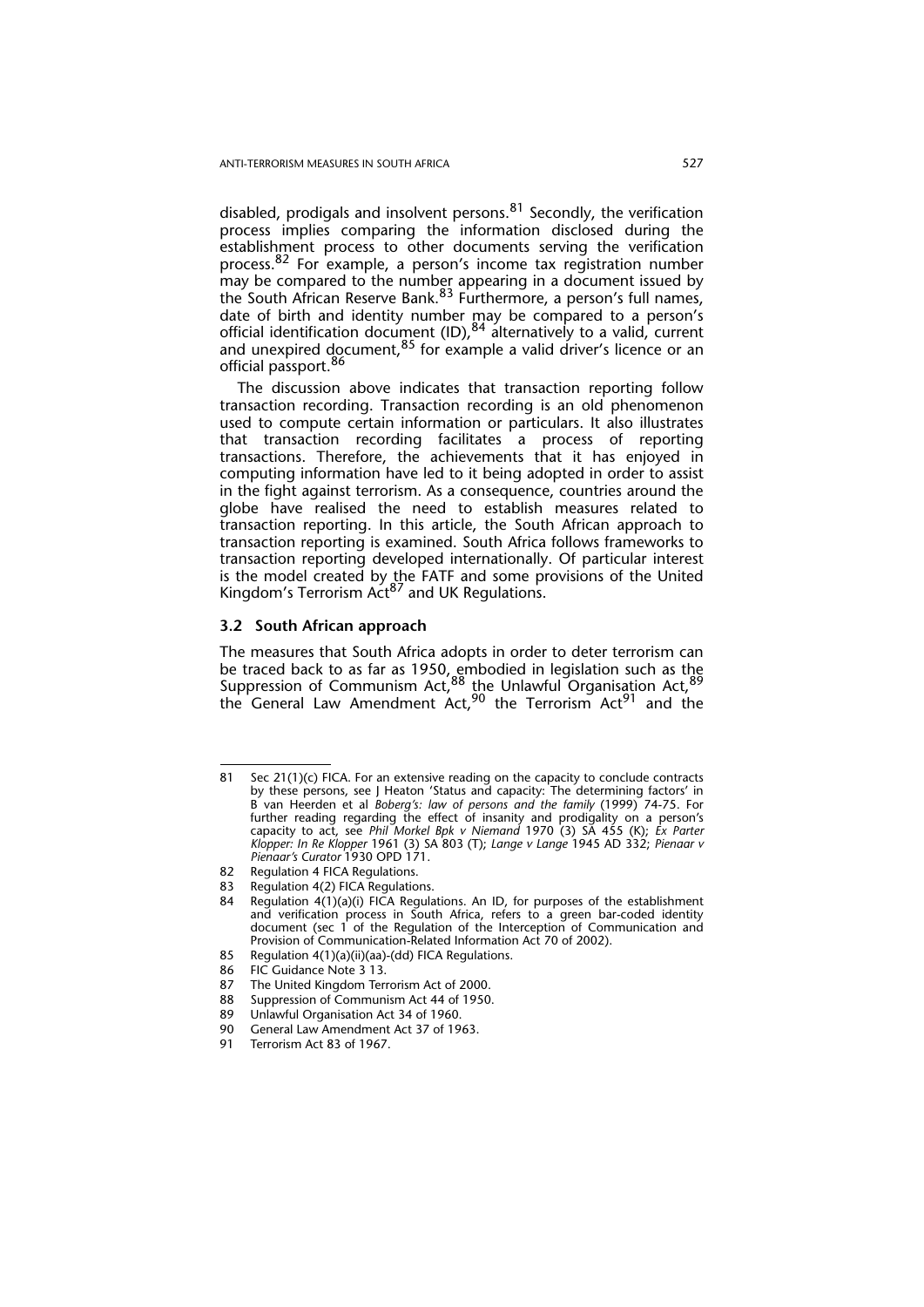Internal Security Act.92 They relied on the principle of *salus reipublicae suprema lex*. This principle was based on the premise that the safety and wellbeing of the state was the supreme or highest law.<sup>93</sup> For purposes of anti-terrorism, the *salus reipublicae suprema lex* principle afforded the state the power to, mainly, disregard the ordinary safeguards of human rights,  $94$  relying on the fact that the 'highest or supreme law' demands such curtailment.<sup>95</sup> However, this position changed when the first democratic South African Constitution was adopted in 1994, establishing the supremacy of the Constitution,  $96$ leading to the abandonment of the *salus reipublicae suprema lex* principle. The Constitution, 1996 restricts the powers of government, and promotes adherence to\_different sets of rules regarding the protection of human rights.<sup>97</sup> The Constitution further encourages meaningful obedience to particular democratic values, including human dignity, the achievement of equality and the advancement of human rights and freedoms.<sup>98</sup> The coming into effect of the Constitution compelled the legislature to model its laws, including laws that restrain terrorism,  $^{99}$  to be in line with the Constitution.  $^{100}$ 

FICA was promulgated with a view to responding to the scourge of terrorism. Sections 28, 28A and 29 of FICA specifically regulate transaction reporting under the new constitutional order. It would appear that the approach to transaction reporting in terms of these sections differs in a number of respects. For example, section 28 deals with the reporting of cash transactions which are above a certain prescribed limit (R24 999,99).<sup>101</sup> For purposes of section 28, the term 'cash' has a specific meaning. Cash excludes negotiable instruments, the transfer of funds by means of a bank cheque or bank draft, an electronic funds transfer, wire transfer or any other non-physical transfer of cash.<sup>102</sup> Section 28A covers the reporting of property which is associated with terrorism or terrorism-related activities. This 'property' may be in the form of 'money or any other movable, immovable, corporeal or incorporeal thing and includes any rights, privileges, claims and securities and any interest therein and all proceeds thereof'.<sup>103</sup> However, section 29 provides a broad

<sup>92</sup> Internal Security Act 74 of 1982.

<sup>93</sup> DA Basson & HE Viljoen *South African constitutional law* (1988) 419; HI Flower *Roman republics* (2010) 147.

<sup>94</sup> Flower (n 93 above) 147.

<sup>95</sup> *Krohn v Minister of Defence* 1915 AD 191 197.

<sup>96</sup> Sec 2 Constitution of the Republic of South Africa, 1996.<br>97 Ch 2 South African Constitution

Ch 2 South African Constitution

<sup>98</sup> Sec 1(a) South African Constitution. For further reading on the other values, see secs 1(b)-(d) of the Constitution.

<sup>99</sup> FICA, Protection of Constitutional Democracy against Terrorist and Related Activities Act 33 of 2004 (PCDTRA) and the Prevention of Organised Crime Act 121 of 1998 (POCA).

<sup>100</sup> Sec 2 South African Constitution. See also sec 36 of the Constitution.

<sup>101</sup> Regulation 22B FICA Regulations.

<sup>102</sup> FIC Guidance Note 5.

<sup>103</sup> Sec 1(xvi) POCA. See also sec 1(xx) of the PCDTRA.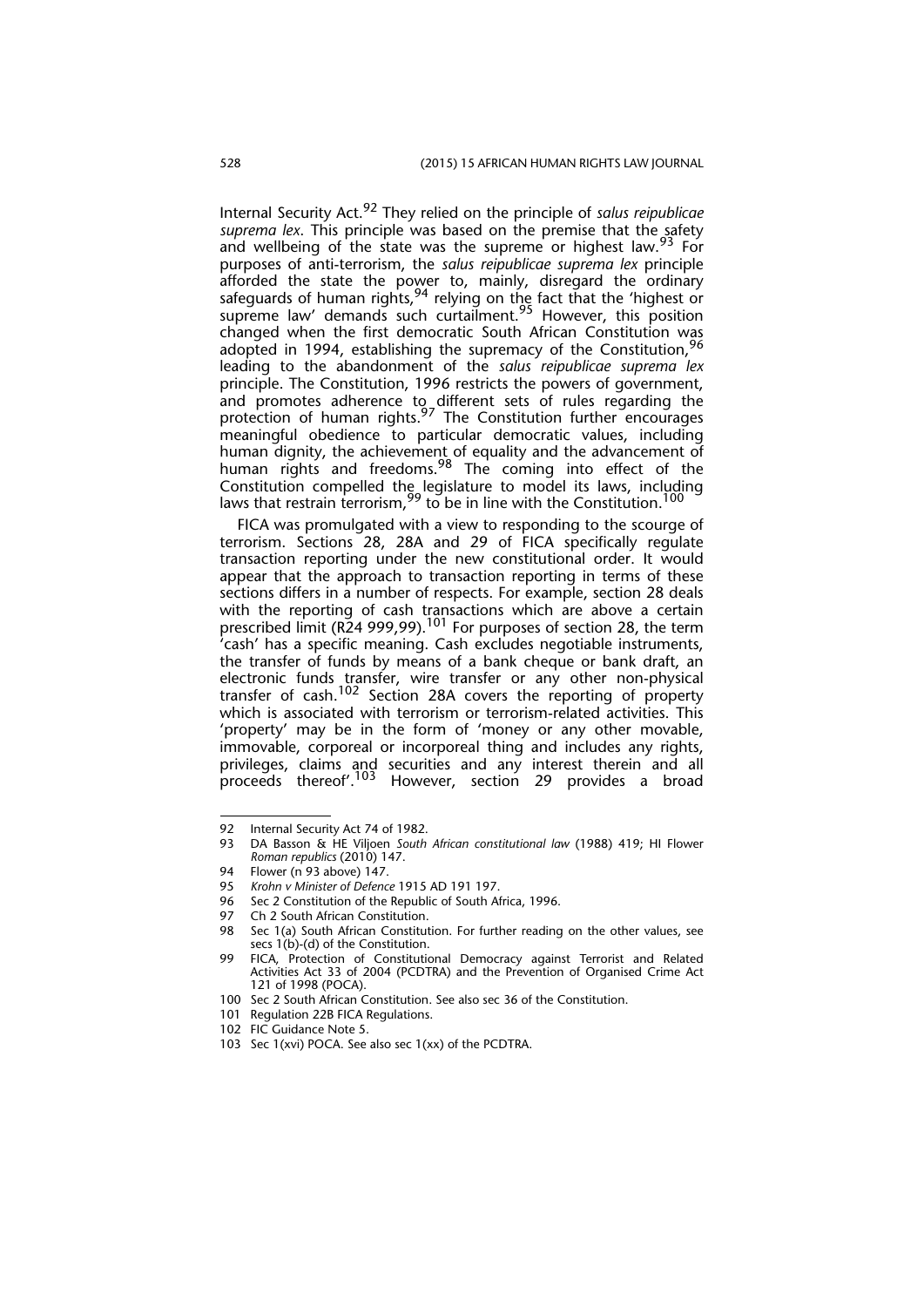framework for transaction reporting. Essentially, it follows the same approach as article 18 of the UN Anti-Terrorism Convention. This Convention specifically encourages financial institutions to design special identification measures to unusual, suspicious, complex and unusually large transactions.<sup>104</sup> As soon as this identification process has been completed, a description of these transactions must be reported or furnished to the competent authorities.<sup>105</sup> Also, transaction reporting in terms of section 29 of FICA is required to be made to the Financial Intelligence Centre (FIC).<sup>106</sup> Various persons are enjoined to report transactions. These persons are individuals who carry on a business, individuals in charge of a business, individuals who manage a business or individuals employed by a business.<sup>107</sup> The persons mentioned must know or suspect the existence of certain facts.

The terms 'know' and 'suspect' for purposes of transaction reporting require additional elaboration. Firstly, the term 'know' means the presence of definite awareness. In particular, a person has knowledge of a fact if such a person has a genuine understanding of that fact, or if it is proved that such a person believes that there is a reasonable possibility of the existence of a fact, and that person fails to obtain information to confirm or refute the existence of such a fact.108 The requisite knowledge is not only confined to the 'mental state of awareness [that is] produced by personal participation' of a person in a crime or terrorism, <sup>109</sup> neither is it only associated with any  $i$ information derived' from such a person. $110$  However, it encompasses an assurance or conviction that a particular circumstance, that is, a suspicious transaction, exists.<sup>111</sup> The latter may be gleaned from examining the mental state (*mens rea*) of a person at the time the crime (terrorism) was committed.<sup>112</sup> Secondly, a suspicion is formed or established without the existence of clearly-defined or definable grounds.113 It particularly means 'a state of conjecture or surmise where proof is lacking; I suspect but I cannot prove'.<sup>114</sup> It arises or ensues 'at or near the starting point of an investigation of which [the]

110 *Patz* (n 109 above) 857.

<sup>104</sup> Art 18(b) UN Anti-terrorism Convention.

<sup>105</sup> Art 18(b)(iii) UN Anti-terrorism Convention.

<sup>106</sup> The FIC is an institution which is established in terms of sec 2 of FICA. The FIC is established to respond to recommendation 26 of the FATF Recommendations. The FIC is the South African intelligence unit that provides support in the fight against terrorism.

<sup>107</sup> Sec 29(1) FICA.

<sup>108</sup> Sec 1(2) FICA.

<sup>109</sup> *R v Patz* 1946 AD 845 857.

<sup>111</sup> As above.

<sup>112</sup> *SVV Construction v Attorneys, Notaries & Conveyance Fidelity Guarantee Fund* 1993 (2) SA 577 (C) 585F-585H.

<sup>113</sup> *Duncan v Minister of Law and Order* 1986 (2) SA 805 (A) 819I; *Minister of Law and Order v Kader* 1991 (1) SA 41 (A) 50H-50J.

<sup>114</sup> *Shabaan Bin Hussein v Chong Fook Kam* 1970 AC 942 (PC) 948(B); *Powell NO v Van Der Merwe NO* 2005 (5) SA 62 (SCA).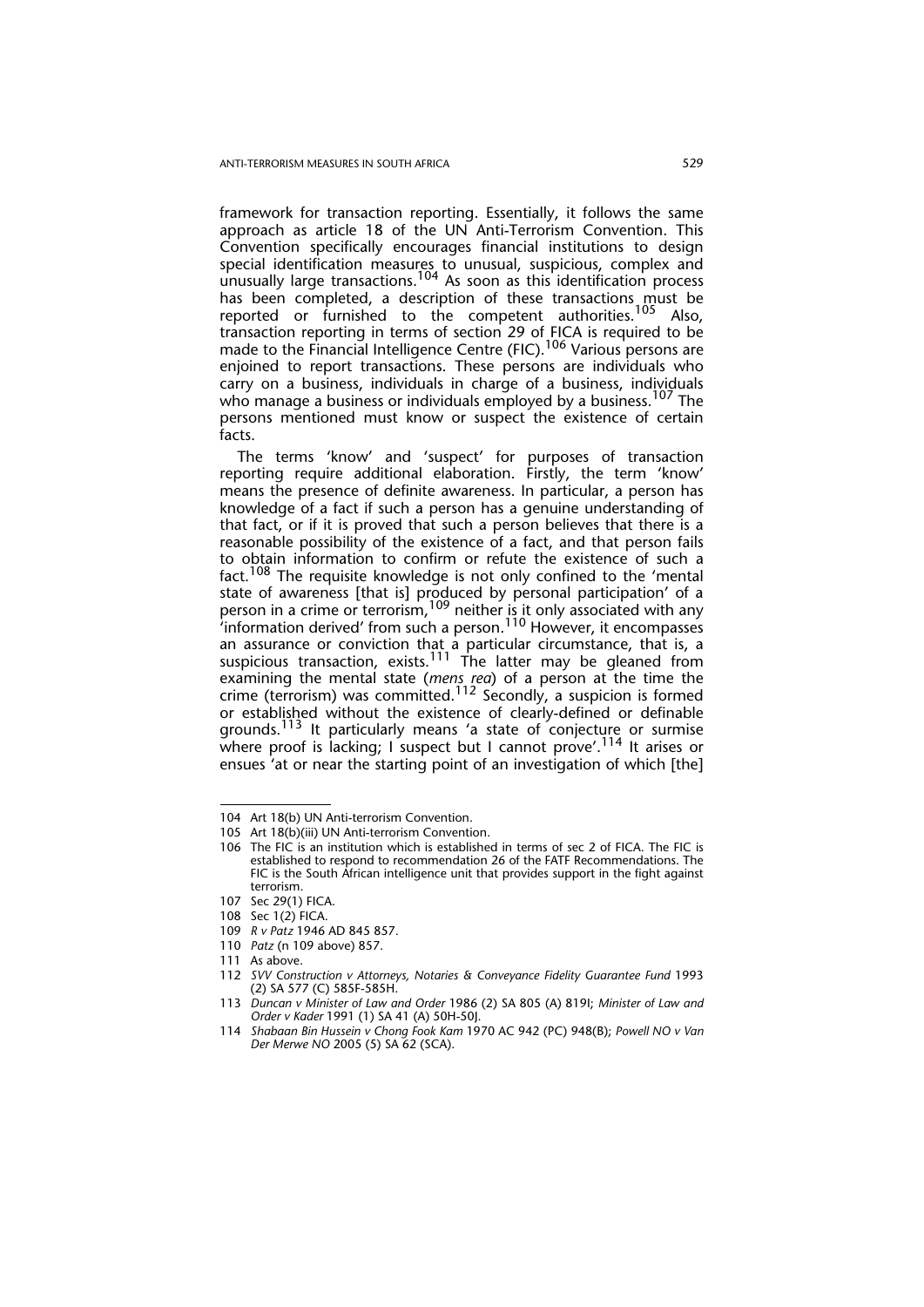obtaining of *prima facie* proof is the end'.115 However, it is required that a degree of satisfaction, which extends beyond a mere speculation, should exist to justify or support the suspicion.<sup>116</sup> In cases where knowledge or a suspicion cannot readily be ascertained, some form of awareness of the facts is extrapolated. Accordingly, a three-stage analysis is generally undertaken to establish the existence of the requisite knowledge or suspicion. This analysis relates to whether or not a person is actually aware of something; where circumstances arise wherein a person can reasonably be expected to be aware of something; or where circumstances arise wherein a person can reasonably be expected to suspect the existences of something.<sup>117</sup>

The pertinent facts that must be reported include, inter alia, transactions that facilitate or are likely to facilitate the proceeds of unlawful activities $118$  or are connected to terrorism or terrorist-related activities; transactions that have no apparent or noticeable business or lawful purpose; transactions that are conducted for the purpose of avoiding or evading reporting duties; transactions that may be relevant to the investigation of an evasion or attempted evasion of a duty to pay tax, duties or levies imposed by legislation; or transactions that relate to an offence which is connected to the financing of terrorism and/or terrorist-related activities.<sup>119</sup> Generally, a suspicious and unusual transaction report (STR) has to be compiled.<sup>120</sup> The STR sets out the information or facts that should be reported. In particular, it must include the particulars of a person or a business making the report;<sup>121</sup> detailed information related to the transactions that are being reported;<sup>122</sup> details of the account involved in concluding the transaction;<sup>123</sup> the particulars of a person (natural or legal) on whose behalf the transaction is concluded;  $124$  and the particulars of a person (natural or legal) who acts on behalf of another.125 Furthermore, the STR must include detailed information relating to the date and time of the transaction; if a series of transactions, the period over which the

<sup>115</sup> *Shabaan Bin Hussein* (n 114 above) 948(B).

<sup>116</sup> *Commissioner for Corporate Affairs v Guardian Investments* [1984] VR 1019. See also *Walsh v Loughman* [1992] 2 VR 351.

<sup>117</sup> FIC Guidance Note 4 10.

<sup>118</sup> Sec 1 of POCA defines the term 'proceeds of unlawful activities' as any property or service, advantage, benefit or reward that was derived, received or retained, directly or indirectly, in the Republic or elsewhere, at any time before or after the commencement of this Act, in connection with or as a result of any unlawful activity carried on by any person, and includes any property representing property so derived.

<sup>119</sup> Secs 29(1)(b)(i)-(v) FICA. See FIC Guidance Note 4 15, for the indicators of suspicious and unusual transactions.

<sup>120</sup> GN R456 in GG 27580 of 20 May 2005 (2005 FICA Regulations).

<sup>121</sup> Regulation 23(1) 2005 FICA Regulations

<sup>122</sup> Regulation 23(2) 2005 FICA Regulations.

<sup>123</sup> Regulation 23(3) 2005 FICA Regulations.

<sup>124</sup> Regulation 23(4) 2005 FICA Regulations.

<sup>125</sup> Regulation 23(5) 2005 FICA Regulations.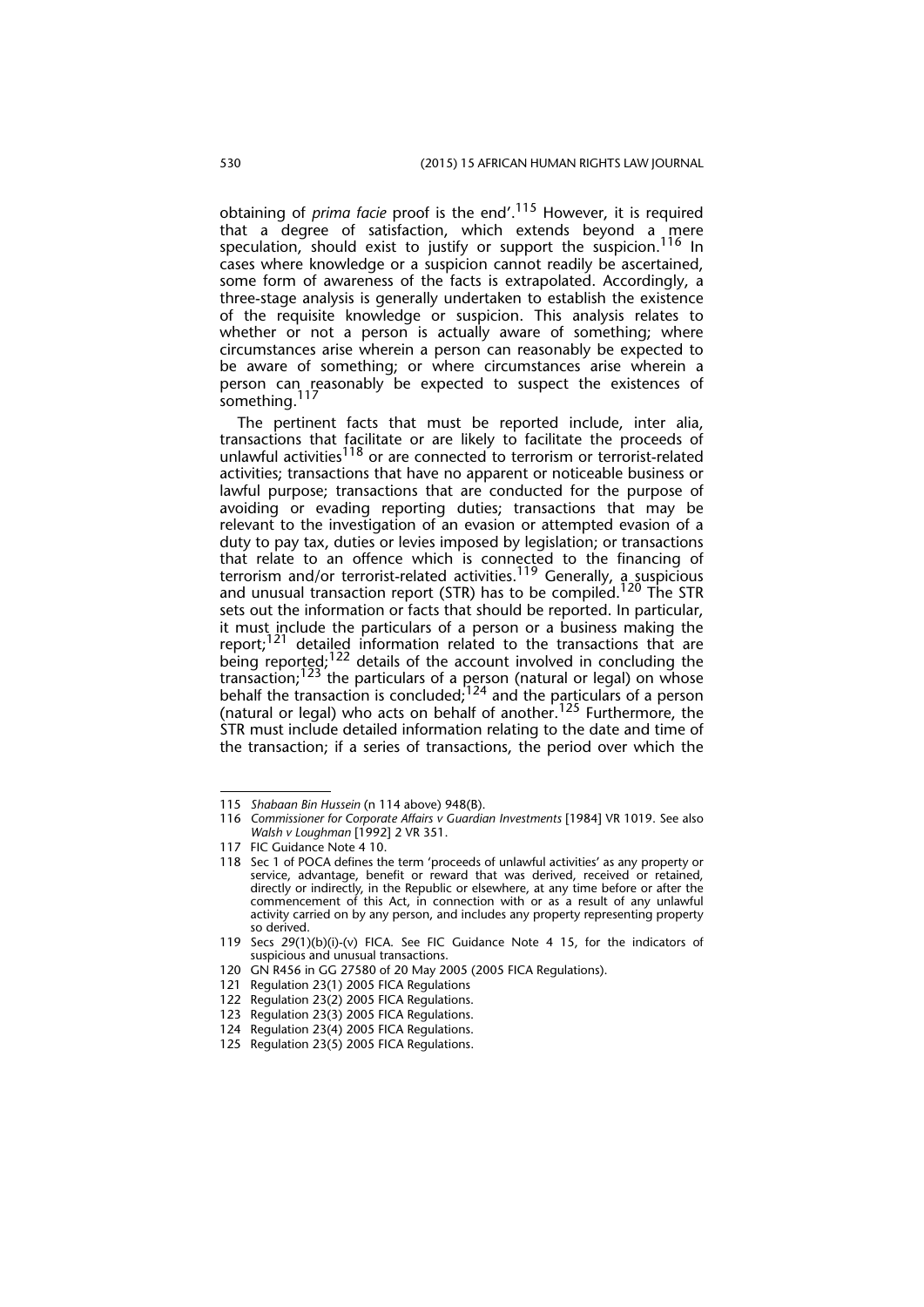transactions were carried out; a description of the type of transaction; the manner in which the transactions were carried out; a description of the type of funds or cash involved in the transactions (if transactions involved funds or cash); a description of the type of property and all identifying characteristics of the property (if transactions involved property); the amount of funds or cash, or the estimated value of the property involved in the transactions; the currency in which the transactions were conducted; the manner in which the funds, cash or property were disposed of; the amount of the disposition of the funds or cash; the value for which the property was disposed of; the currency in which the funds or cash were disposed of and the currency used in the disposition of the property (if funds, cash or property involved in the transactions were disposed of); if another institution or person was involved in the transaction or series of transactions, the name of the other institution and the number of any account at the other institution involved in the transactions; the name and identifying particulars, for instance the address, the exclusive or unique number or code of the branch or office where the transactions were concluded; the purpose of the transactions; and the remarks, comments or explanation made or given by the person concluding the transactions.<sup>126</sup> Lastly, the STR must encapsulate details such as the account number; the name and identifying particulars of the branch where the account is held; the account type; the account holder's name; the date on which the account was opened; in cases where the account had been closed, the date of its closure and the name of the person who gave the instruction for its closure; the highest amount paid into and out of the account; the number of payments made into and out of the account; the balance in the account before concluding the transactions; the balance in the account on the date of drawing up the STR; the status of the account before the reported transactions were concluded; any activity (in the preceding 180 days) that had been considered for reporting; and the reference numbers allocated by the FIC.<sup>127</sup>

It is important to note that no duty of secrecy or confidentiality or any other restriction is required to be exercised during transaction reporting.<sup>128</sup> This means that a financial institution is absolved of its obligations pertaining to the observance of secrecy and confidentiality in these cases.<sup>129</sup> Such absolution also excludes the restrictions that are normally accorded to information which is protected by legal professional privilege.<sup>130</sup> This relates, amongst others, to the protection which is usually granted to information as between an attorney and client and which is disclosed by such a client for purposes of legal advice or litigation, or between an attorney and

<sup>126</sup> Regulation 23(2)(a)(l) 2005 FICA Regulations.

<sup>127</sup> Regulation 23(3)(a)-(o) 2005 FICA Regulations.

<sup>128</sup> Sec 37(1) FICA.

<sup>129</sup> As above.

<sup>130</sup> Sec 37(2) FICA.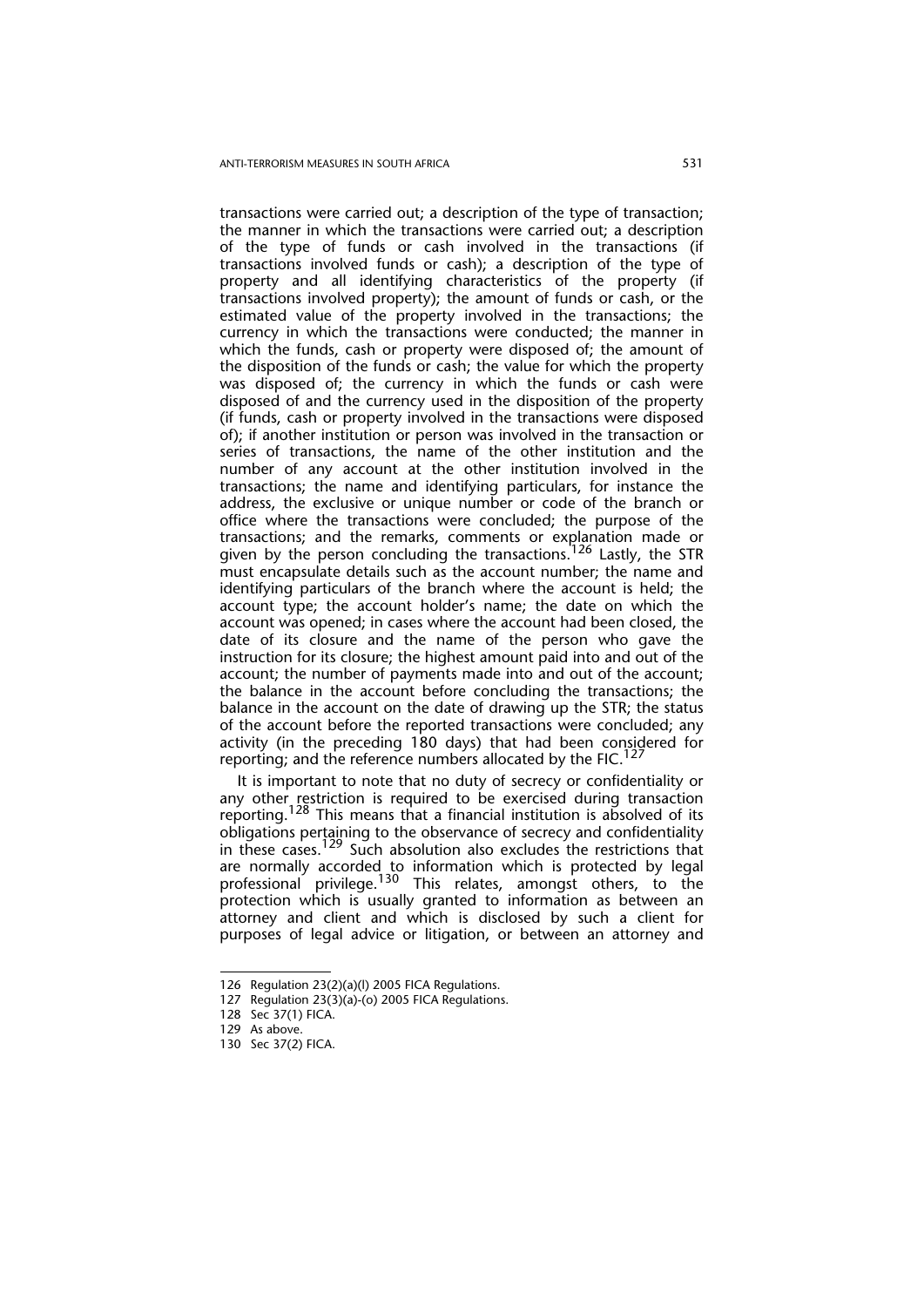third party for purposes of pending, contemplated or already commenced litigation.<sup>131</sup>

Having considered the above-mentioned, it is submitted that South Africa has adopted an approach to the fight against terrorism which is receptive to the need to protect and promote human rights. The human rights guarantees that are enumerated in the Constitution inadvertently promote the reconciliation of the need to fight terrorism with the necessity to preserve fundamental rights and freedoms. For this reason, it is expected that measures to alleviate terrorism, including the processes relating to STR, will be in keeping with these guarantees. However, it would appear that South Africa sometimes departs from the established human rights culture when dealing with terrorism. For example, the constitutional guarantees of secrecy and confidentiality do not apply during the process of STR.132 In other words, STR seems to disregard or outweighs the ordinary safeguards of human rights, for example, privacy and confidentiality.<sup>133</sup> The aforementioned also applies, to a limited extent, to information which is furnished and/or disclosed during the course of an attorney-client relationship.134 Furthermore, there are cases which indicate a separation between what South Africa pronounces as its stance on human rights and that which is actually done in practice. In these cases, South Africa appears to suspend human rights until the act of terrorism has been dealt with. The case of *Jeebhai & Others v Minister of Home Affairs & Others*135 illustrates the aforementioned. The facts of this case were briefly the following: A Pakistani national by the name of Khalid Rashid was arrested by members of the South African Police Service. The basis for the arrest was that Mr Rashid was suspected of having entered the Republic of South Africa without the necessary or legal documents authorising his stay.<sup>136</sup> Subsequent to his arrest, Mr Rashid was deported to Pakistan. The circumstances under which Mr Rashid was deported by South Africa were suspicious. Specifically, his deportation was done in secret and carried out without following the usual procedure of placing the deportee into an approved facility or port of entry designated as such by the Minister of Home Affairs (the Lindela Repatriation Centre) pending deportation. Instead, Mr Rashid was, without informing his friends or family, handed over to the Pakistani law enforcement.<sup>137</sup> It transpired later that Mr Rashid was wanted and sought by the Pakistani and British authorities for having links with certain 'international terrorist networks'.<sup>138</sup> Having

<sup>131</sup> Secs 37(2)(a) & (b) FICA.

<sup>132</sup> Sec 37(1) FICA.

<sup>133</sup> As above.

<sup>134</sup> Secs 37(2)(a) & (b) FICA.

<sup>135 2009 (5)</sup> SA 54 (SCA).

<sup>136</sup> *Jeebhai* (n 135 above) 58.

<sup>137</sup> *Jeebhai* 59.

<sup>138</sup> See South African Government 'Government communications on deportation of Khalid Rashid' (2006) http://www.gov.za/government-communications-depor tation-khalid-rashid (accessed 13 September 2015).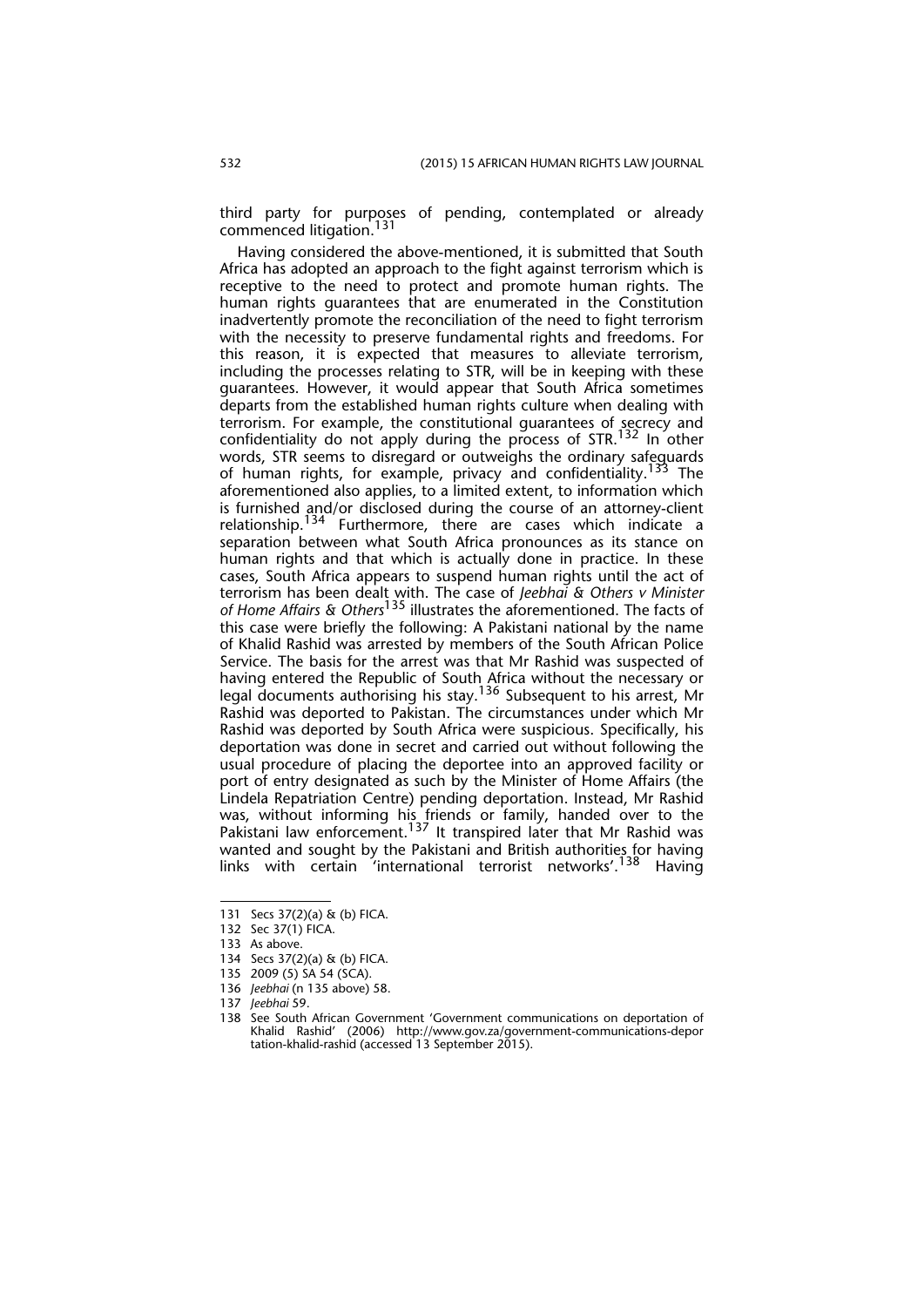considered these facts, the court, *per* Cachalia JA, stated that 'an act of deportation does not necessarily involve the loss of a deportee's liberty'.<sup>139</sup> The loss of liberty would be justified, the court reasoned, if the act of deportation is made in a manner which safeguards the deportee's rights, that is, the right to be informed of the decision to deport, the right to appeal the decision, and the right to request that the detention be confirmed by a court warrant within 48 hours. Given the fact that there was no legal justification of the aforementioned operation by South Africa, the court stated that the whole scheme was simply a 'disguised extradition'.<sup>140</sup> Consequently, the court held that the detention and deportation of Mr Rashid were unlawful.<sup>14</sup>

#### **3.3 Evaluating the STR approach**

It is submitted that the approach to transaction reporting, generally, encroaches upon certain fundamental human rights. The most obvious of these rights is a person's right not to be subjected to arbitrary or unlawful interference with his privacy, home or correspondence, or to unlawful attacks on his honour and reputation.<sup>142</sup> Ordinarily, financial institutions owe their customers a duty to 'maintain confidentiality and secrecy'.<sup>143</sup> This responsibility generally is exercised in relation to information or data belonging to those customers or transactions that the customers conclude during the course of the business relationship.<sup>144</sup> Sometimes, this duty is described as the *naturale* of the contract between financial institutions and their customers.<sup>145</sup> Thus, an encroachment occurs in cases where disclosure of information or transactions belonging to customers is made to third parties, for example the FIC. However, whether such encroachment preserves human rights is determined by the Constitution, namely, section 36 of the Constitution.<sup>146</sup>

Section 36 of the Constitution states that rights may be limited only in terms of law of general application to the extent that the limitation is reasonable and justifiable in an open and democratic society based on human dignity, equality and freedom.<sup>147</sup> The requirement of 'reasonableness' and 'justifiability' does not extend to the impairment of a 'democratic functioning of society'.<sup>148</sup> In other words, it does not necessarily translate into the negation of the rule of law, good

<sup>139</sup> *Jeebhai* (n 135 above) 63.

<sup>140</sup> *Jeebhai* 72.

<sup>141</sup> *Jeebhai* 74.

<sup>142</sup> Art 17(1) ICCPR.

<sup>143</sup> WG Schulze 'Big sister is watching you – Banking confidentiality and secrecy under siege' (2001) 13 *SA Mercantile Law Journal* 601-603.

<sup>144</sup> As above*.*

<sup>145</sup> *Abrahams v Burns* 1914 CPD 452 456, *Cambanis Buildings (Pty) Ltd v Gal* [1983] 1 All SA 383 (NC) 392-393; *Densam (Pty) Ltd v Cywilnat (Pty) Ltd* [1991] 1 All SA 275 (A) 285-287.

<sup>146</sup> *Bernstein v Bester* NO 1996 (2) SA 751 (CC) 67.

<sup>147</sup> Sec 36(1) South African Constitution.

<sup>148</sup> OHCHR Fact Sheet 32 (n 6 above).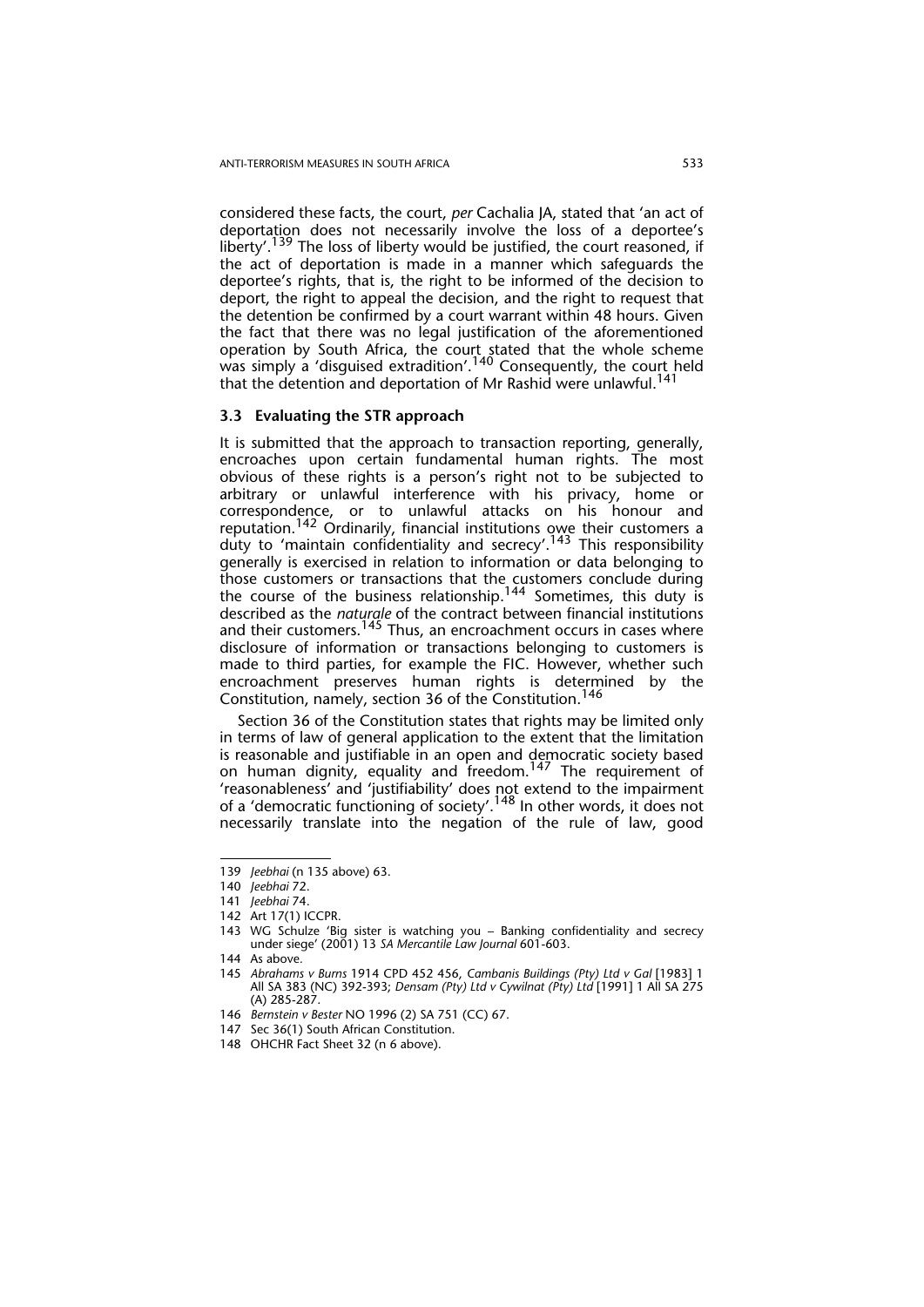governance and human rights. Conversely, it denotes the pursuit of pressing societal objectives and their impact on human rights and freedoms.149 In addition, a reference to law of general application denotes, for purposes of transaction reporting, that the law that limits secrecy and confidentiality should be sufficiently accessible.<sup>150</sup> This accessibility must enable persons against whom transaction reporting is made to understand the extent and limits of their rights to secrecy and confidentiality.151 It must also reflect the 'norms and values of the people which it seeks to bind'.152 Furthermore, section 36 states that the limitation must take into account the nature of the right, the importance of the purpose of the limitation, the nature and extent of the limitation, the relation between the limitation and its purpose, and less restrictive means to achieve the purpose.<sup>153</sup>

Notwithstanding the aforementioned, it is argued that some of the information used for purposes of transaction reporting may be founded on unreliable data. In one case, the unreliability may stem from information that is a product of an illegal activity or operation. An example of the operation is illegal deportation, as was indicated in the case of *Jeebhai*. 154 Another example relates to information relating to the issuing of a valid television licence. Vendors issue television licences on the basis of information recorded and/or furnished by the applicant on a required form. The information is not verified and/or subjected to a CDD process. Furthermore, the information is not subjected to a rigorous risk-based approach which is necessary in identifying, assessing and evaluating the scale of the risks posed to a financial institution.<sup>155</sup> Therefore, the use of such a licence to establish business relationships or to conclude transactions with a customer may suppress or frustrate the entire scheme of reporting transactions. Specifically, this may result in a process of guess work whereby transactions that do not pose a threat or risk to a financial institution are regarded as suspicious and those that pose a grave risk are excluded from the list. In other instances, measures that are related to transaction reporting are open-ended and vague. For example, transaction reporting is done in cases where there is, inter alia, a suspicion that a transaction may be related to or used to finance terrorism. It is conceded that a suspicion is determined by means of subjective conjectures or surmises.<sup>156</sup> For this reason, the open-endedness and vagueness of the suspicion generate problems. It particularly distorts the limiting processes or measures and the making

<sup>149</sup> As above.

<sup>150</sup> As above.

<sup>151</sup> As above.

<sup>152</sup> FT Abioye 'Constitution making, legitimacy and the rule of law: A comparative analysis' (2011) XLIV *CILSA* 59 61.

<sup>153</sup> Secs 36(1)(a)-(e) South African Constitution.

<sup>154</sup> *Jeebhai* (n 135 above).

<sup>155</sup> See FATF 'Guidance for a risk-based approach – The banking sector' October 2014.

<sup>156</sup> *Shabaan Bin Hussein* (n 114 above) 948(B).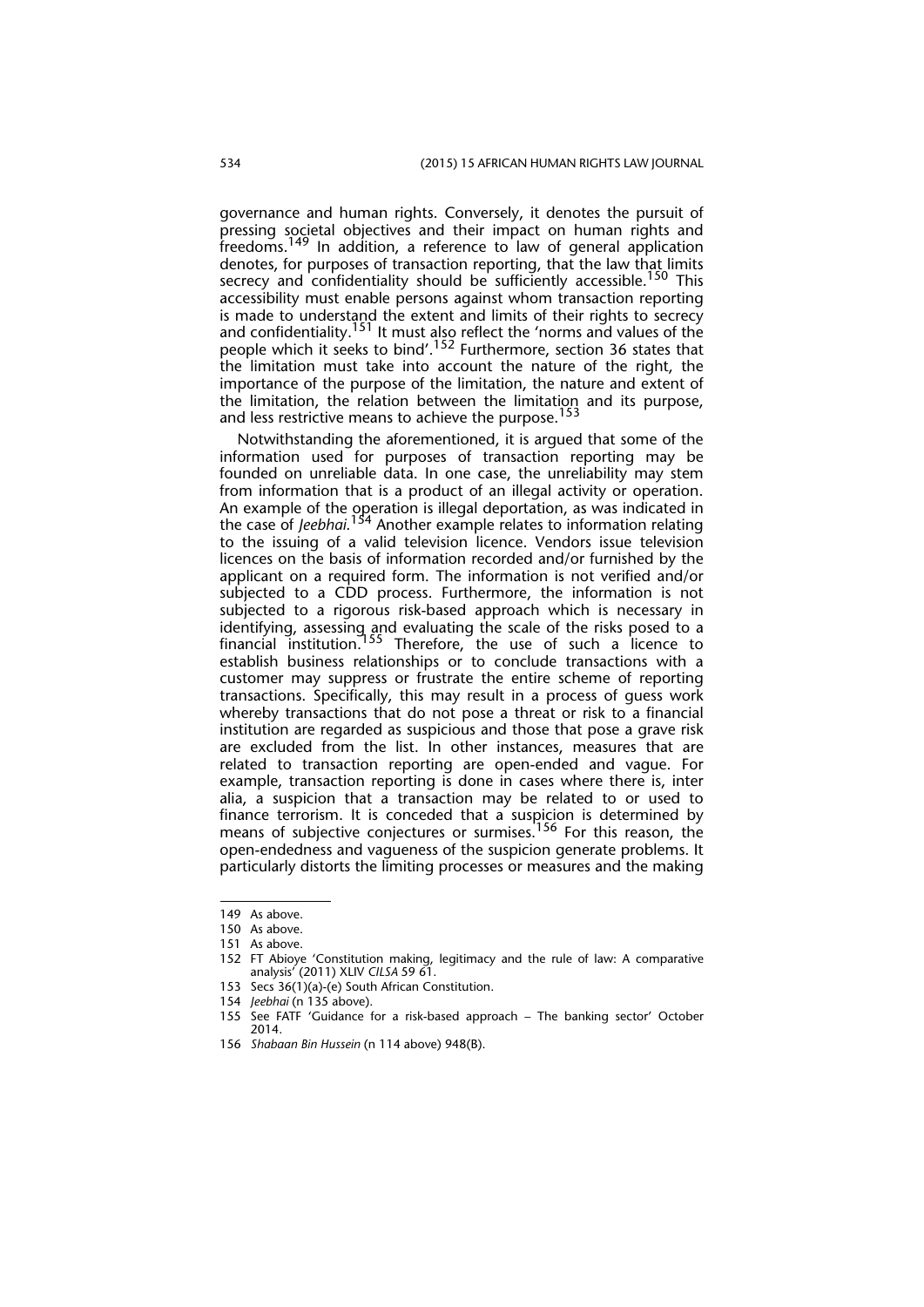of suitable proportionalities between particular fundamental human rights (namely, the right privacy and the duty of confidentiality) and the need to carry out STR.<sup>157</sup>

## **4 Conclusion**

Human rights are a measure and/or a benchmark for any antiterrorism paradigm. In particular, the reconciliation of human rights with anti-terrorism promotes the establishment of a framework which uplifts respect for the rule of law, good governance and human rights.<sup>158</sup> This framework encourages a debate for or against existing measures against terrorism.<sup>159</sup> In this article, transaction reporting is identified as one of the essential anti-terrorism measures. Transaction reporting is part of the overall CDD process. The CDD process requires financial institutions to become 'amateur detectives'.<sup>160</sup> This entails, amongst others, the undertaking of investigations relating to the legal existence of a person,  $161$  the identification of suspicious and unusually large transactions, and the monitoring of the pattern of concluding transactions.<sup>162</sup> South Africa requires that STRs should be made to the FIC. In addition, the transaction reporting process must be made in respect of suspicious transactions.

It is argued that the latter approach to STR contains a number of shortcomings. These shortcomings not only relate to the fact that financial institutions are expected to become 'amateur detectives',  $163$ but also extend to the open-ended and vague nature of the limiting measures. For example, a suspicion is almost always the product of a subjective or individual inquiry.<sup>164</sup> Accordingly, the determination of a suspicion 'falls short of proof' which is based on established facts or evidence.<sup>165</sup> Therefore, the constant dependence on a suspicion as one of the bases for an STR is problematic. Specifically, such reliance hampers the process of establishing the reasonableness and justifiability of the general scheme of transaction reporting. Furthermore, the fact that a suspicion should be made by a 'reasonable person' does not render STRs unproblematic. This is so because the people who normally deal with and/or report transactions on behalf of financial institutions are employees of these institutions.

<sup>157</sup> J Wadsley & GA Penn *The law relating to domestic banking* (2000) 164-165; I Currie & J de Waal *The Bill of Tights handbook* (2005) 167-168.

<sup>158</sup> OHCHR Fact Sheet 32 (n 6 above).

<sup>159</sup> As above.

<sup>160</sup> Schulze (n 143 above) 606.

<sup>161</sup> Sec 21 FICA.

<sup>162</sup> Art 18 UN Anti-Terrorism Convention.

<sup>163</sup> Schulze (n 143 above) 606.

<sup>164</sup> MN Njotini 'The transaction or activity-monitoring process – An analysis of the customer due diligence systems of the United Kingdom and South Africa' (2010) 31 *Obiter* 570.

<sup>165</sup> As above*.*